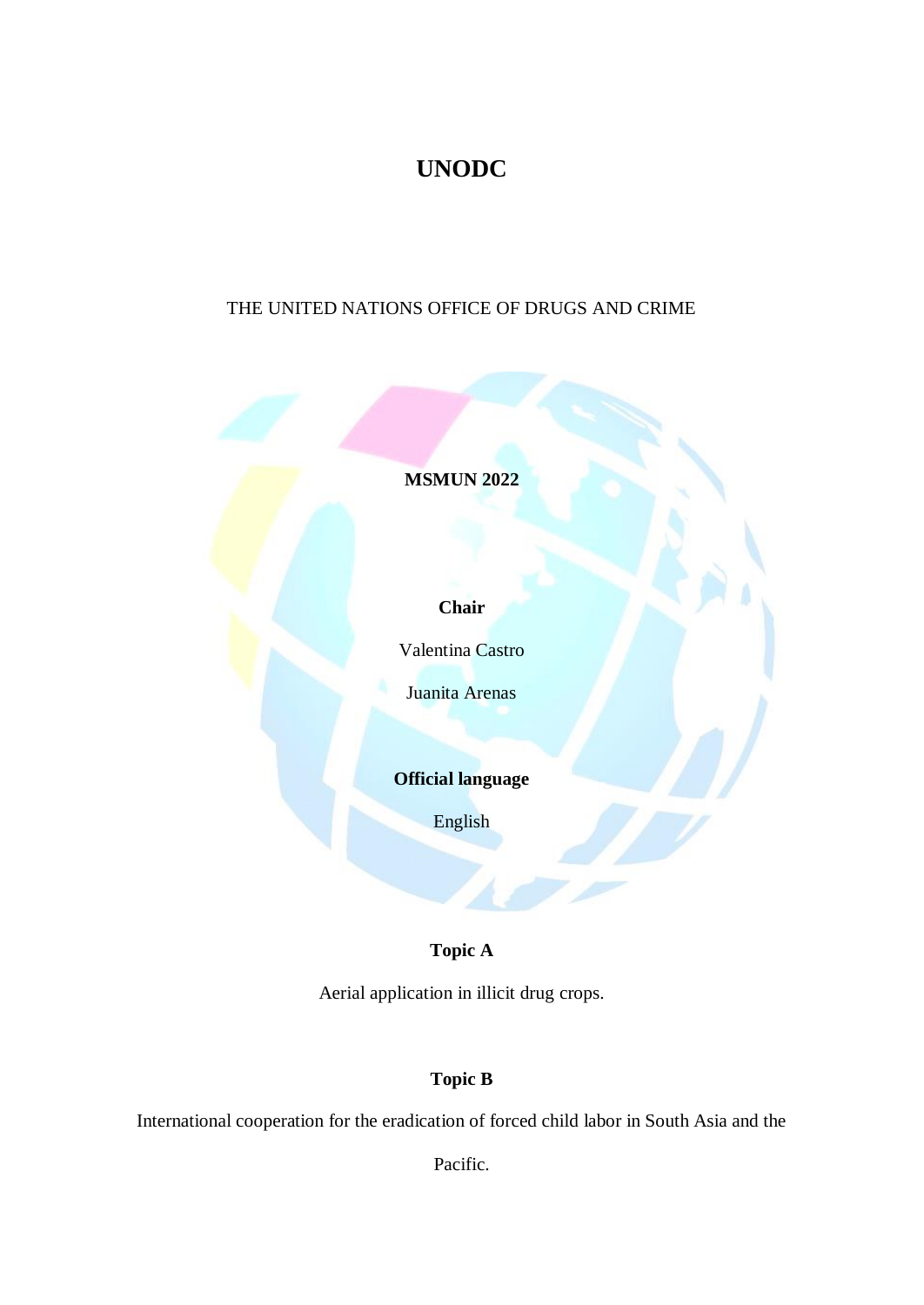## **Table of contents**

|    | <b>Welcoming letter</b>                                                         | $\overline{c}$ |
|----|---------------------------------------------------------------------------------|----------------|
|    | The United Nations Office on Drugs and Crime                                    | 3              |
|    | 2.1 History                                                                     | 3              |
|    | Topic A: Aerial application in illicit drug crops.                              | 4              |
|    | 3.1 Theoretical framework                                                       | 4              |
|    | 3.2 Topic's History                                                             | 5              |
|    | 3.3 Previously implemented solutions                                            | 8              |
|    | 3.4 Current situation                                                           | 10             |
|    | 3.5 Nation's pronouncements towards the topic                                   | 11             |
|    | 3.6 Future situation                                                            | 12             |
| 4. | Topic B: International cooperation for the eradication of forced child labor in |                |
|    | South Asia and the Pacific.                                                     | 14             |
|    | 4.1 Theoretical framework                                                       | 14             |
|    | 4.2 Topic's history                                                             | 15             |
|    | 4.3 Previously implemented solutions                                            | 16             |
|    | 4.4 Current situation                                                           | 17             |
|    | 4.5 Nation's pronouncements towards the topic                                   | 19             |
|    | 4.6 Future situation                                                            | 20             |
| 5. | <b>Useful questions for the delegate</b>                                        | 20             |
|    | 5.1 Topic A                                                                     | 20             |
|    | 5.2 Topic B                                                                     | 21             |
| 6. | <b>QARMAS</b>                                                                   | 21             |
|    | 6.1<br>Topic A                                                                  | 21             |
|    | 6.2<br>Topic B                                                                  | 22             |
| 7. | <b>Useful links</b>                                                             | 22             |
|    | 7.1 Topic A                                                                     | 22             |
|    | 7.2 Topic B                                                                     | 23             |
|    |                                                                                 |                |
|    | 8. Bibliography                                                                 | 24             |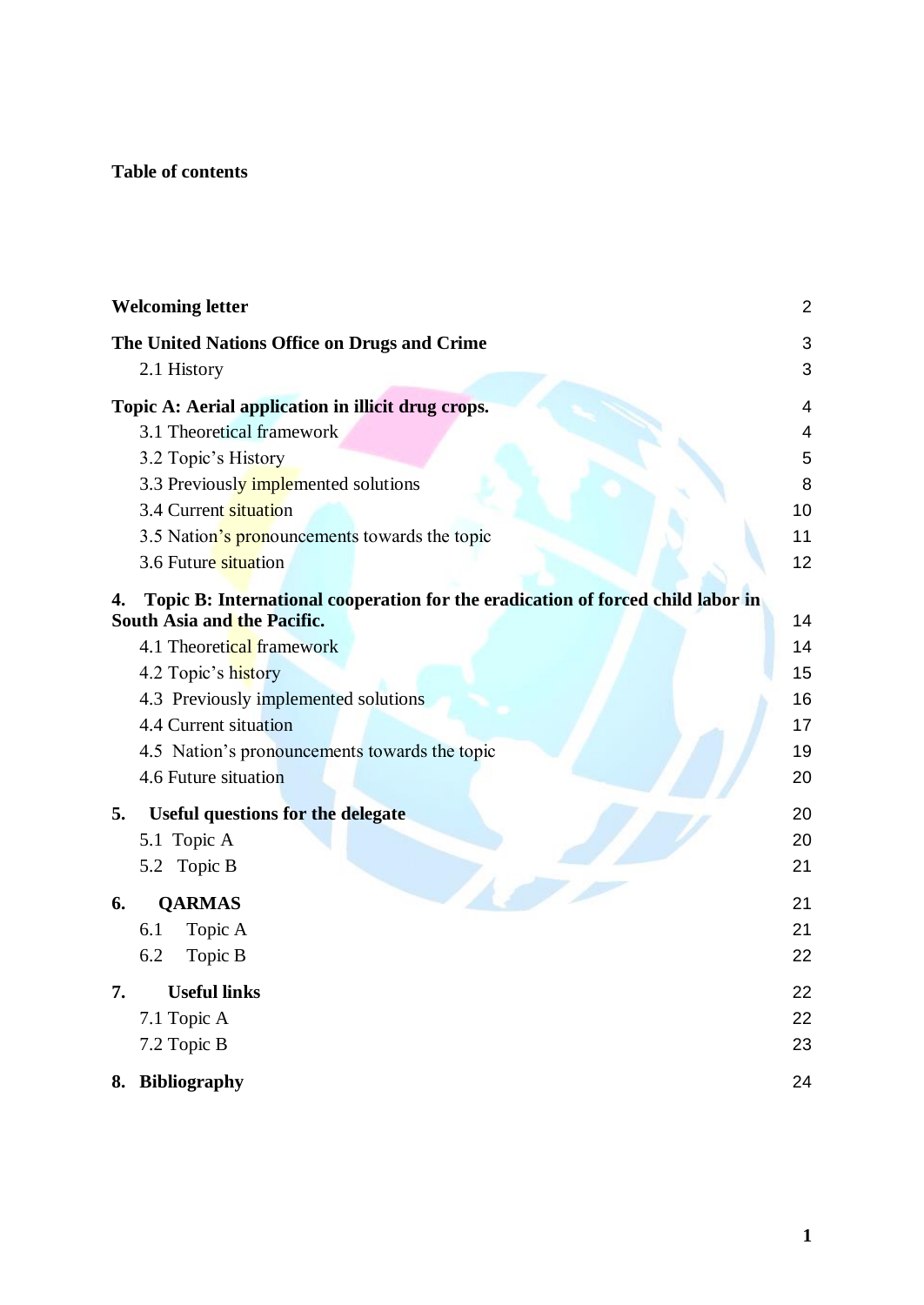#### <span id="page-2-0"></span>**1. Welcoming Letter**

#### Dear delegates,

Welcome to MSMUN 2022 External Model! It is an honor for us, Juanita Arenas and Valentina Castro to be your presidents in this version of our model for the United Nations Office on Drug and Crime. We are delighted and thrilled to have you in our committee.

Unfortunately, problems and conflicts have become something "normal" for the international community nowadays. So many of them have arisen that society does not even know where to start to act. Well delegates, what if we begin making the change and taking the step forward? Our purpose is to find viable solutions to both of the problematics that will be addressed in the committee. These topics are demanding, and they both approach different situations that are of great interest and importance to the international community. This is why we need to look for innovative, ingenious, and pertinent solutions in order to significantly reduce crime against children and illicit drug crops.

As your presidents, we will be available at all times to guide and help you with everything you need to make the committee a great success and for you to give your best. Let us know how we can help, and we will be happy to do so.

We hope you enjoy MSMUN 2022 External Model and the United Nations Office on Drugs and Crime committee. Remember to always give your greatest effort and how this model is here for making *the Impossible Possible*.

Sincerely your chair,

| Juanita Arenas                 | $\&$ | Valentina Castro                 |
|--------------------------------|------|----------------------------------|
| juanitaarenasgallego@gmail.com |      | <u>valen.castrom19@gmail.com</u> |
| 3014040048                     |      | 3183100660.                      |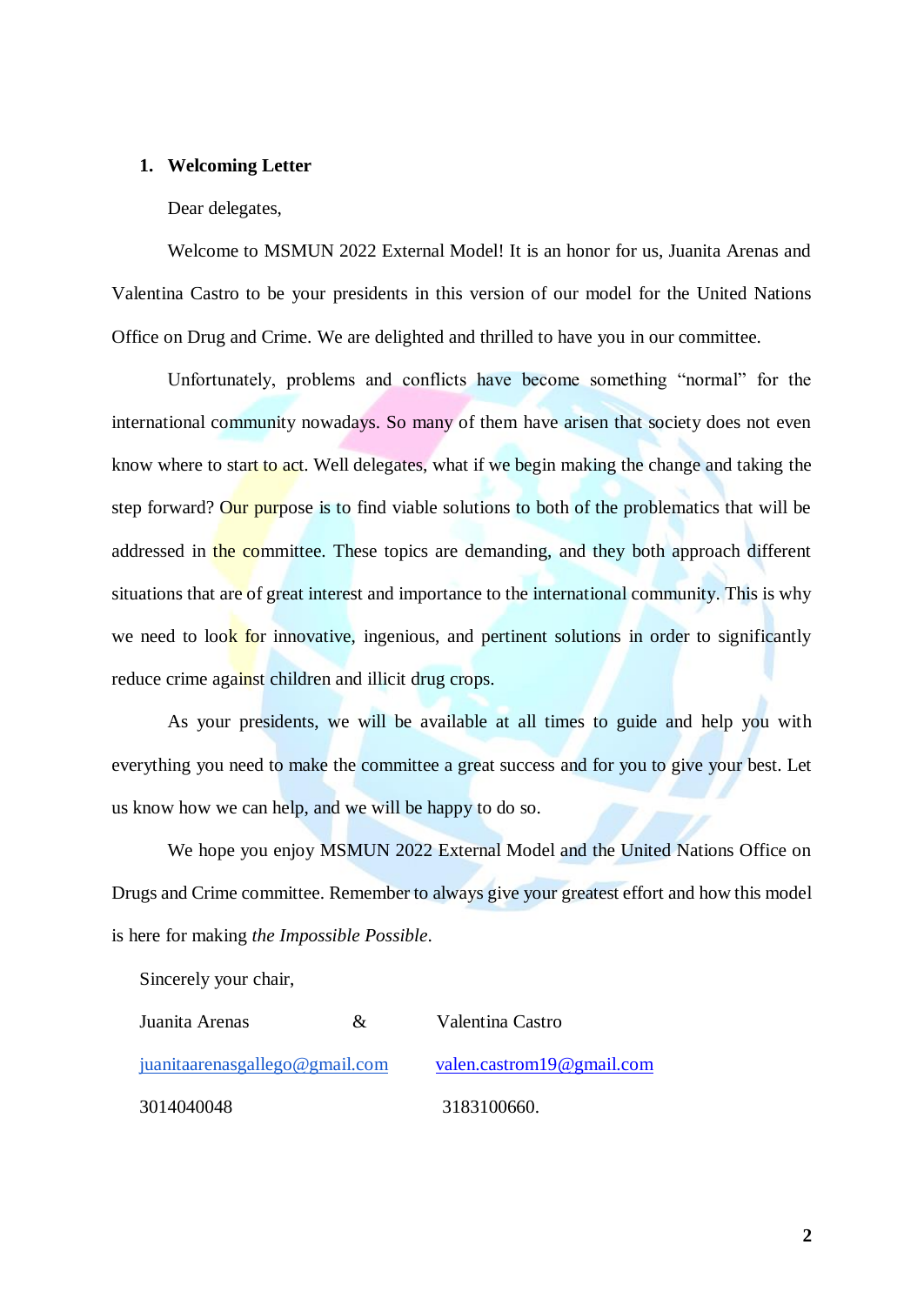#### <span id="page-3-0"></span>**2. The United Nations Office on Drugs and Crime**

#### **2.1 History**

<span id="page-3-1"></span>The United Nations Office on Drugs and Crime (UNODC) established in 1997 is the United Nations lead committee that seeks to deal with the complex issues of drug abuse and crime. Having said this, it is the one responsible for carrying out the UN's main program against terrorism. With the help of NGOs, charitable organizations, labor unions, and other civil societies the committee has been carrying out its global mandates.

UNODC has 2,400 staff members around the world and 115 national and regional offices which are fundamental to work closely with governments on issues that affect the state's stability. It is **composed** of 53 members with one seat that rotates between the Asian, Latin American, and Caribbean States every four years. In addition to this, the committee has developed strong drug control and crime prevention programs and since 2002 the General Assembly has approved an expanded program of activities for the *Terrorism Prevention Branch.*

#### **2.2 Objective**

As it was said before, the committee's main objective is to combat drugs as well as national and international crime. In order to do so, three main functions are applied: research, persuasion, and technical assistance; these in order to convince the governments of implementing the treaties proposed by the committee and providing them assistance to make sure they follow the initiatives.

It also supports member states in fulfilling the *2030 Agenda for Sustainable Development* which resolves to achieve the global goals of gender equality, ending poverty and hunger, and the preservation of the planet and natural resources. This is due to the relation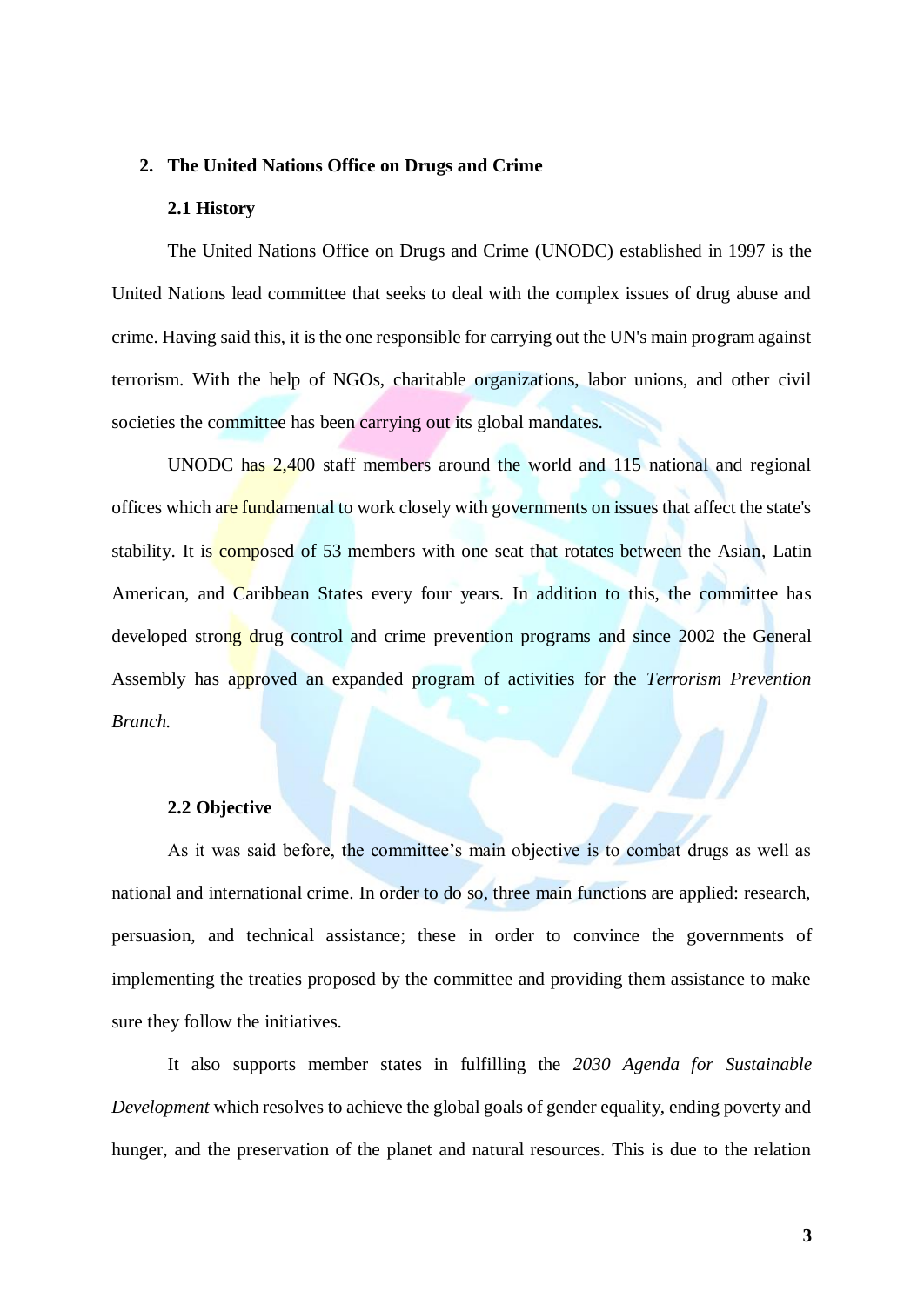between sustainable development and the fight against terrorism, drugs, and corruption, which considers the negative effects of psychoactive substances in a person's health, and the consequences of the actions with the authorities. This is why it is important to create favorable solutions for the international community especially for those countries with varying income; this can be done through partnerships and coherent policies in order for countries to progress and take a large step forward.

#### <span id="page-4-1"></span><span id="page-4-0"></span>**3. Topic A: Aerial application in illicit drug crops.**

### **3.1 Theoretical framework**

#### **1. Drug crops**

Illicit plants or crops considered illegal by the government. They are usually cultivated in rural areas due to the fact that they are affected by poverty, lack of access to land, insecure rights over it, and conflicts regarding natural resources.

### **2. Narcotics**

In the context of International Drug Control, narcotics or drugs are considered illegal, lethal, and addictive substances that may affect a human's behavior in a dangerous way leading to terrible consequences in the person's health and actions.

### **3. Opium Poppy**

Flowering plant which comes from the family of the *Papaveraceae* species which contains a substance used to produce morphine, heroin, and codeine; all considered illicit drugs.

#### **4. Cannabis**

Also called Marijuana. It is a plant used to produce psychoactive drugs derived from its stem, seeds, and dried leaves. Drugs extracted from this plant can be either used for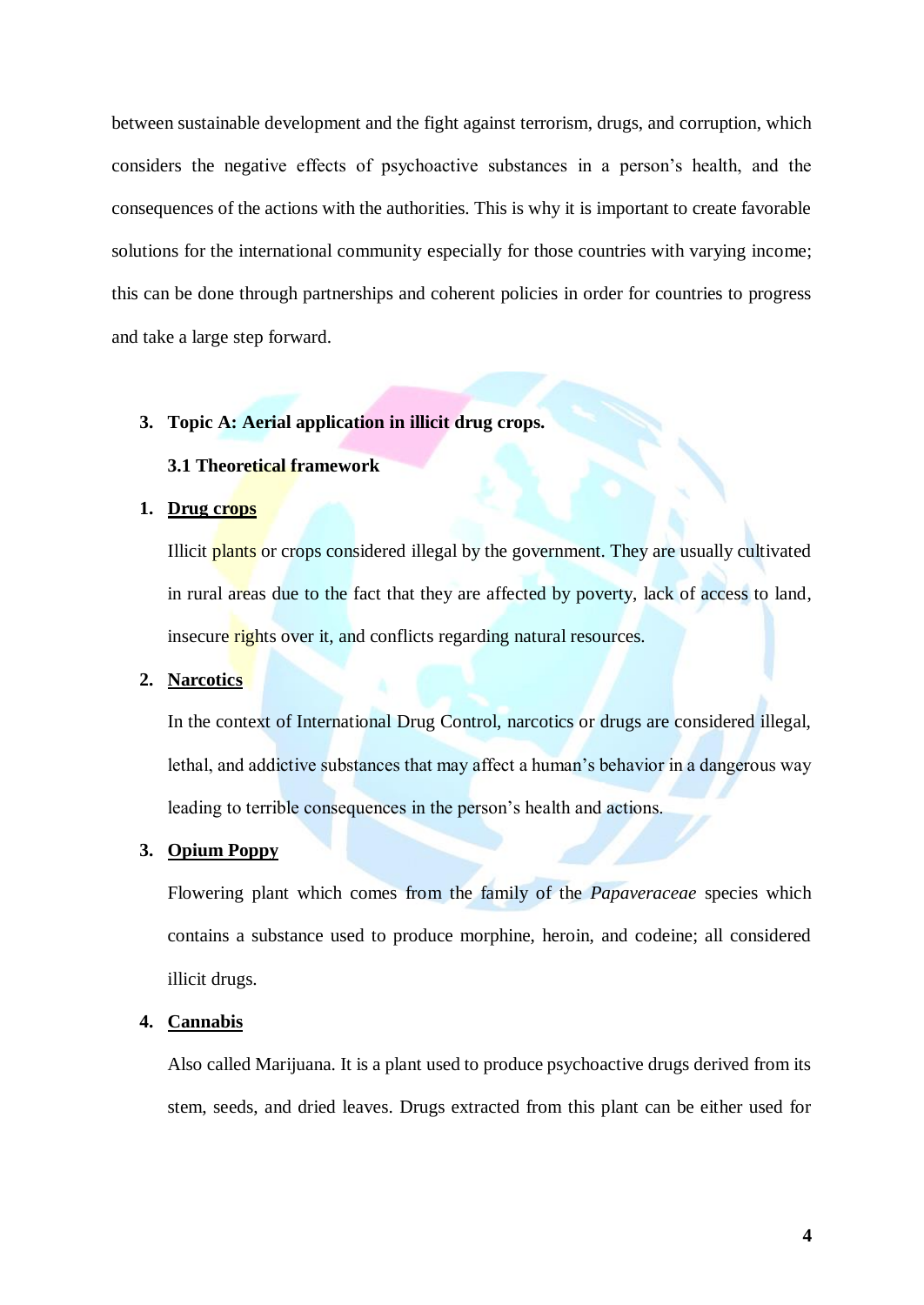medical or recreational purposes; medical purposes being to control the pain for chronic diseases and recreational purposes to altering a person's mood and perception.

#### **5. Coca Bush**

Plant used to manufacture the illegal drug of Cocaine. It is one of the most menacing narcotics with a powerful stimulant and anesthetic extracted from the coca leaves.

#### **6. Crop Cultivation**

Process which consists of the growing and taking care of plants to later harvest them for one's consumption or for-profit use.

### **7. Drug Traffickin**

Global *illicit trade that consists of the transportation*, distribution, and sale of narcotics usually across countries' borders (Noureldin, 2020).

#### **8. Herbicide**

Chemical substance used to inhibit the growth of unwanted plants such as weeds or invasive species (those that disrupt the ecosystem processes). Most herbicides are considered nontoxic for humans and species; however, non-target plants can easily get affected (Britannica, 2019).

### **3.2 Topic's History**

<span id="page-5-0"></span>Illicit drug cultivation has been an initiative that has caused a huge socio-economic impact worldwide. One of its major roles is being an accessible source that facilitates drug dealers to obtain their products. Drug trafficking is thought to lead to economic growth (and indeed it does at first), but dependence on illicit crops is by no means sustainable in the long term for any nation.

Rural areas are more susceptible to illicit drug cultivation due to the abundance of available land in the area; however, these are characterized by being landless which means that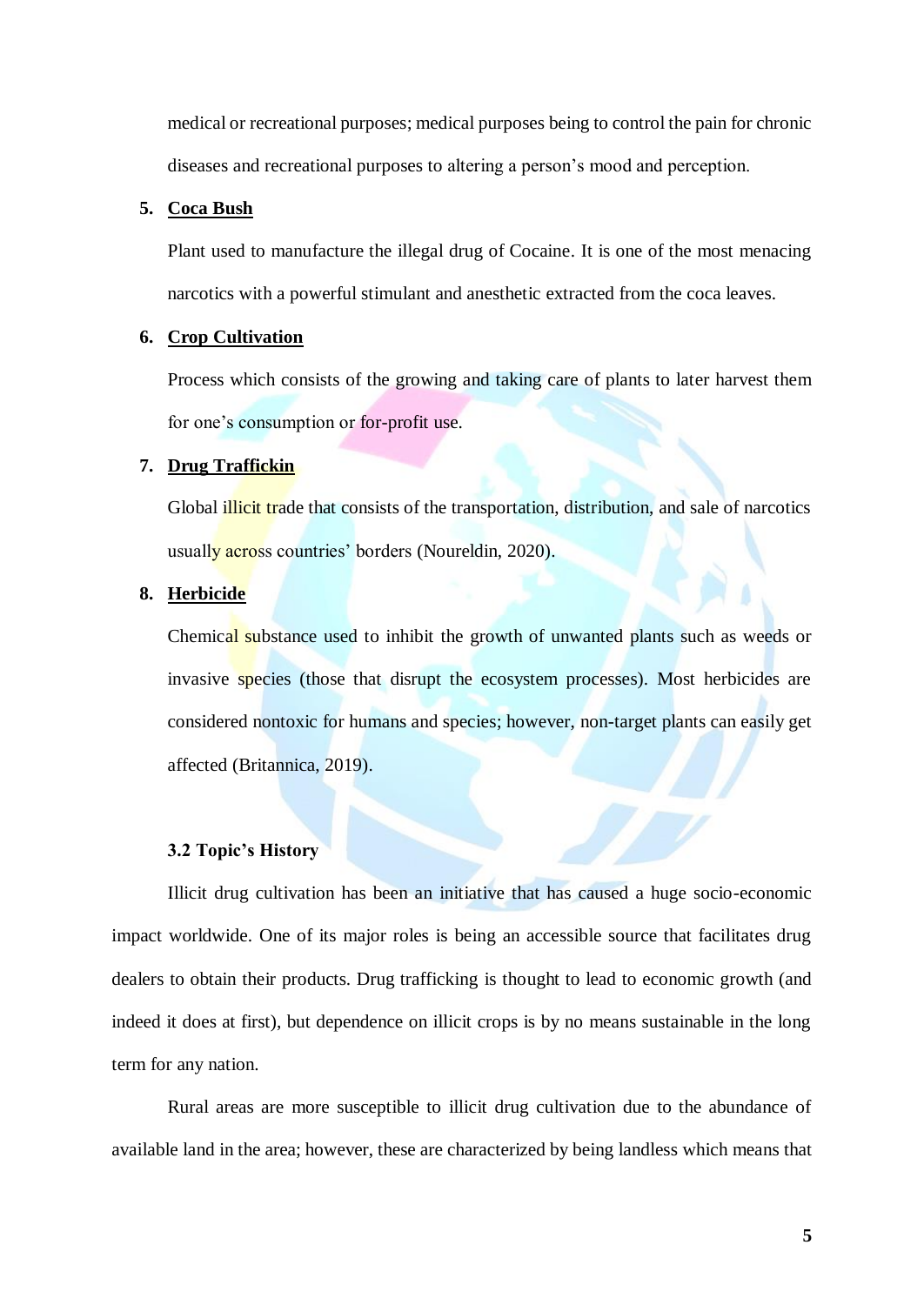the majority of the rural population does not own any land. In addition, these areas tend to have a high rate of poverty, insecure land rights, and conflicts over natural resources making the rural population vulnerable.

Evidently, narcotics cultivation provides plenty of jobs in the agricultural sector for people with limited skills and education. In the desperate need of finding a job for survival, people decide to join the illicit drug farming industry even though it takes farmers to work for unscrupulous middlemen. The unlawful drug cultivation also provides employment for distributors, laboratory operators (to process each narcotic), and money launderers. Taking this into account, the narcotic illegal industry impacts society in several ways ranging from positive aspects such as the provision of jobs to negative aspects like addiction.

Getting back to the year of 2001, an estimate income generated through drug cultivation and trafficking in that time was 1,100 million dollars; nevertheless, this was an insignificant quantity compared to the whole cultivation area and farm production, for it produced 86 billion dollars in total. It is important to note that this data corresponds to developed countries. In developing countries, on the other hand, the amount of money taken from the drug production industry contributing to the nation's growth would be way more significant as these countries tend to have a less varied economy.

This means that nations in the process of development are most likely to depend completely on a specific industry generally being the exploitation of minerals or fossil fuels, in this case, the drug crops and trafficking. If by any reason the industry in which a country is leaning on collapses, the economy going hand in hand with production and trade will collapse. Nevertheless, its success will definitely lead to a tremendous lucrative growth in the nation. Having said this, it does not mean that developing countries will actually become economically stable from the illegitimate drug production as this business is likely to stop blooming in the long-term.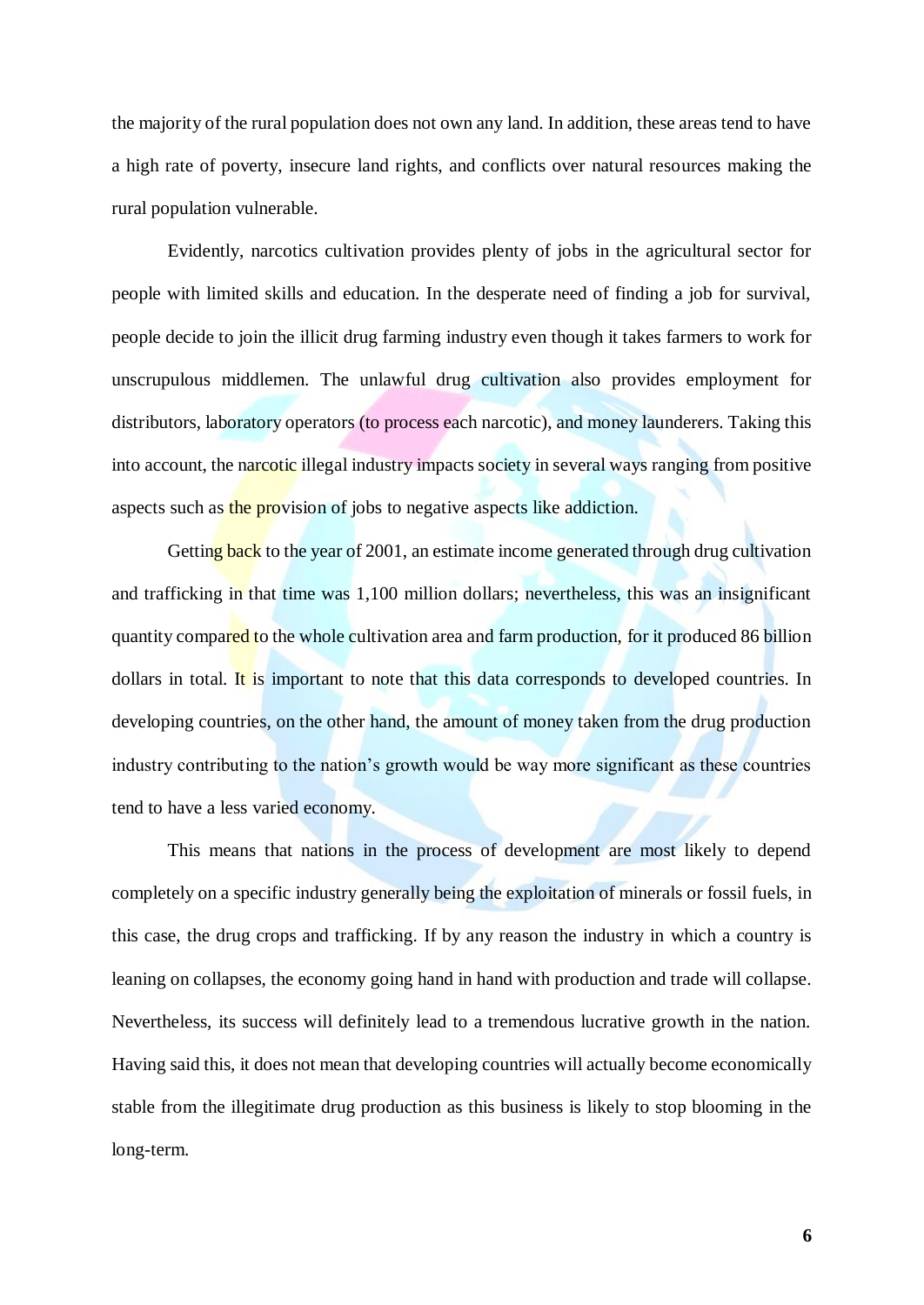According to the National Narcotics Control Board, "Available evidence shows that the countries in which illicit drugs have been produced have suffered a decline in economic growth." (INCB) (n.d.). Take Bolivia, Peru, and Colombia as examples of countries that increased their coca bush cultivation in the 1980-1990s but had a negative turn in their economic growth. Currently, these are not fully developed nations, and their economic upswing remained above the average for Latin American countries. This leads to the conclusion that illicit drug production will not make a country prosper at all.

The same pattern was seen in South-East Asia with Thailand and Myanmar. Additionally, "Since 2003, Afghanistan has been the main opium poppy grower in the world and accounted for the bulk of cultivation, around 74% of global illicit opium production in 2012" (UNODC, n.d). This nation continues to be one of the main producers of said narcotic.

Why would not this industry contribute to a country's economy in the long term? Even though drug trafficking is a rentable business, the international community opposes this practice as it is considered illegal and brings massive effects on public health. Any unauthorized business has no chance of surviving. As it was mentioned before, it is a rentable business since it does make a good amount of income for a nation and its workers, but that does not make it a sustainable form of economic growth.

Regarding aerial application, it has been used as a supply-reduction strategy in order to fumigate crops through aerial movement using pesticides. Small aircrafts release the herbicide from tanks or deposits and get as close as possible to their objective. This process does help with the culmination of drug crops, but it has also been proven that it is not an effective method if carried out in the wrong way when using toxic pesticides. It can actually contribute to regular crops destruction, pollution, deforestation, and may lead to a war structure as it did in Colombia. "Spraying craft tend to be accompanied by helicopters and at times this involves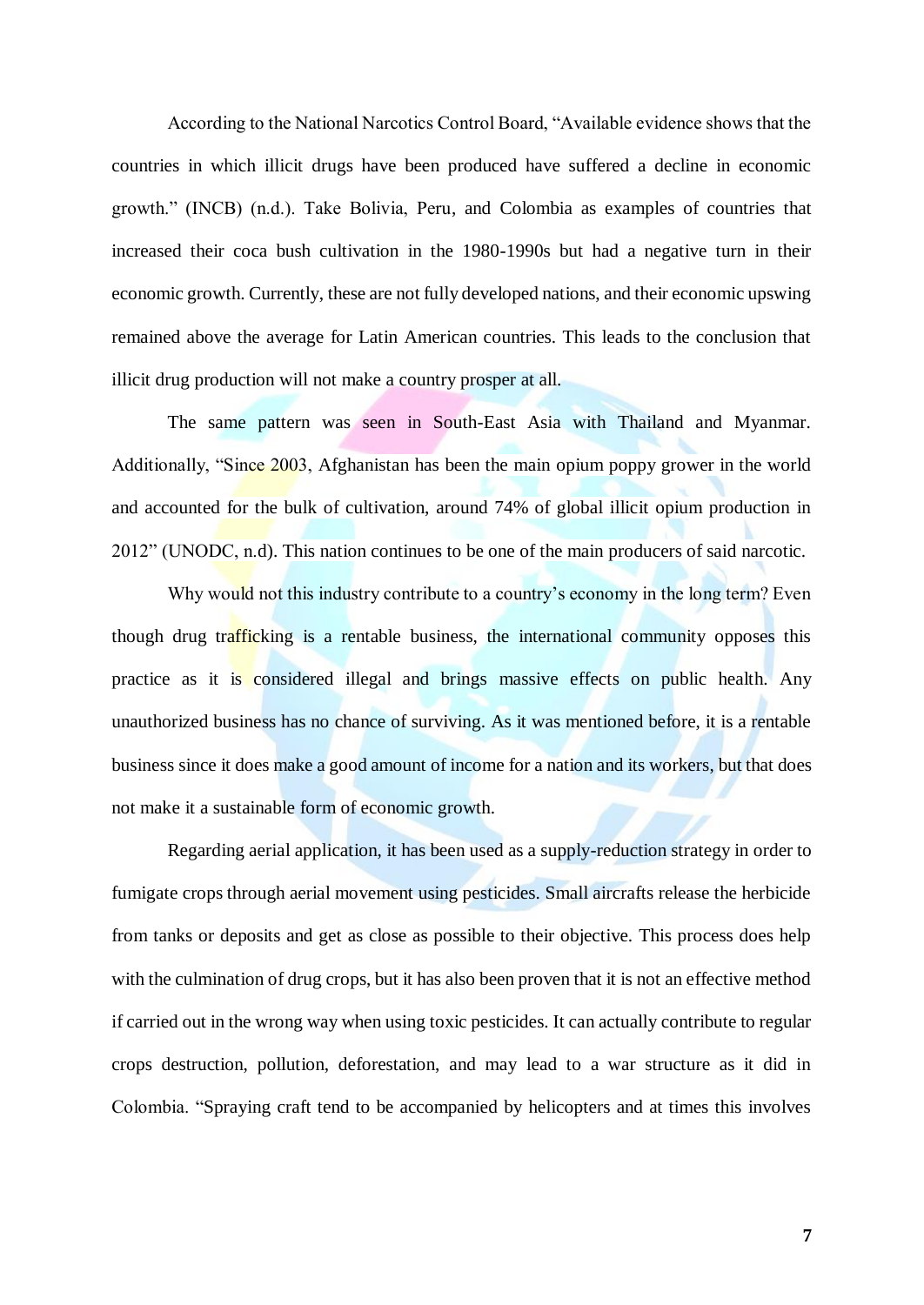firing machine guns on areas adjacent to crops, causing panic among the communities." (TNI, 2001).

Moreover, the herbicides are very likely to end in the wrong objective. These may reach water sources or legal farming crops that were never the object of this policy. Glyphosate for example, is the least harmful pesticide for plants and weeds, but the frequent use of it leads to an accumulation and toxicity in grounds and water sources. To add up, Glyphosate may produce negative health effects such as eye and skin irritation, and asthma (especially seen in people who work with the herbicide). Animals are also affected with growth problems, lower weight, and issues regarding organs and bones development. In any case, Glyphosate continues to be used due to the herbicide's effectiveness by preventing the growing of weeds that compete for sunlight and water with plants in regular crops, and of course, to eliminate the illicit narcotic plants. This is why the eradication of the aerial application in crops is an important topic to discuss and has caused controversy around the globe between different nations.

#### **3.3 Previously implemented solutions**

<span id="page-8-0"></span>The United Nations Voluntary Guidelines on the Responsible Governance of Tenure of Land, and committees on world food security and agriculture have discussed the issue and will ensure important guidance to solve the problem. Also, the following are examples of solutions that have been carried out by The Antinarcotics Directorate (DIRAN) project along with the INL (International Narcotics and Law Enforcement Affairs) in Colombia:

#### **a) Aerial eradication**

As mentioned before, it consists of a spray drift of pesticides through aircrafts that release these substances in order to destroy the crops. Glyphosate is the most common herbicide used in this process, and it was approved and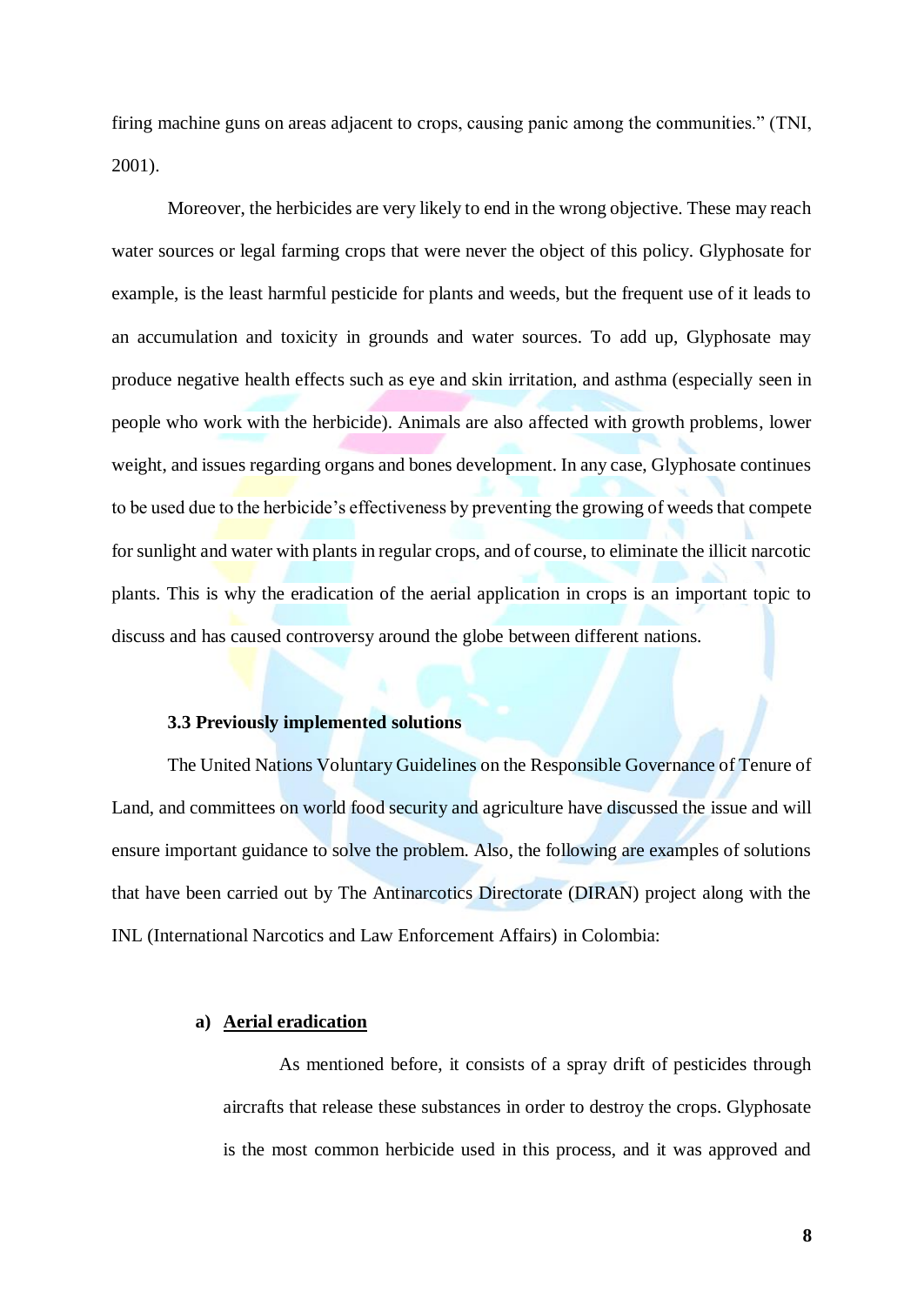demonstrated by the US Environmental Protection Agency (EPA) that there is no indication of any human health concern; nevertheless, that does not mean that the herbicide has no negative effects. Pure glyphosate is low in toxicity, but it is usually mixed with other products that make the actual product more toxic.

#### **b) Manual eradication**

It has the same objective as the aerial eradication strategy, but what changes is the method being used. In this case, workers paid by the government remove the drug plants from the root to prevent them from growing again. It is important to mention that this method takes more time, but it is more effective than the aerial, for it doesn't have collateral effects.

### **c) Environmental safeguards**

National Government agencies are in charge of sending environmental safeguards to monitor the spray program in the drug crop eradication. making sure these processes are having minimal negative impacts within society and the environment (U.S Embassy in Colombia, n.d.).

### **d) Substitution of crops**

It focuses on substituting the illegal crops for sustainable alternatives improving livelihood. The PNIS (Peacebuilding program to substitute crops used for illegal purposes in Colombia) is contributing to this process; it has been convincing farmers to work on legal and prosperous crops through subsidies for their families. These are of around one million COP (Colombian pesos) during the first year to give them alimentary assistance.

Unfortunately, this project has been held for more than three years and it has not shown such good results. From the 99.097 families involved with the program, 74.366 of them have received the subsidy and less than 2% of them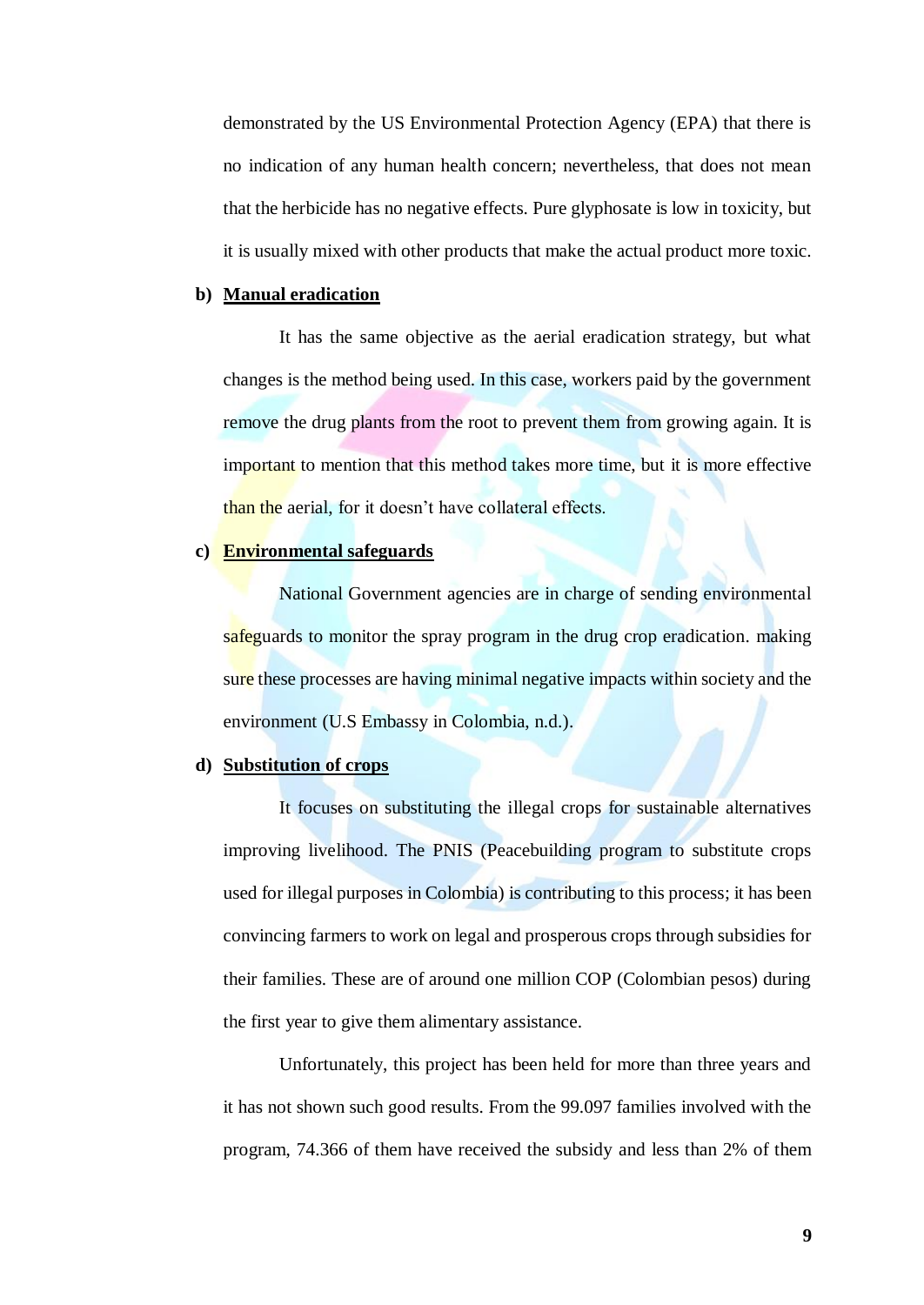have achieved the objective of the program. This, even though 97% of the families made their part in terms of eradication of the former crops (Naranjo, 2021).

#### **3.4 Current situation**

<span id="page-10-0"></span>Nowadays, illicit drug cultivation is still present around the globe especially in developing countries (those that are in process of development and have a lower Gross Domestic Product than developed nations) such as Colombia. Since 2015, the Colombian government decided to ban the process of aerial application to eradicate unlawful crops; this is because of the negative consequences it had on society and in the environment since the process was not properly carried out. More importantly, the Colombian president from that time, Juan Manuel Santos, made part of this decision in exchange for the approval of the Peace Treaty with the FARC Guerrilla. Most of the current candidates for presidency in the nation are in favor of restarting aerial sprayings.

Current president of Colombia, Iván Duque, is also considering the retaking of this practice especially because of the pressure being placed by the US government for reducing coca plantings. Duque is also considering resuming the practice to fight drug trafficking in any form. He believes that the discussion should not be about the herbicide, but about the threats and risks that Colombia faces for the vertiginous increase in drug plants. A decree was signed by president Iván Duque in April 2021, in which he agreed to carry this method in a responsible way and following specific regulations. Some of these are the continuous revision of the process and scientific investigations to check the collateral effects, the environment and health preservation, and that entities responsible for regulating the process are different from those in charge of it.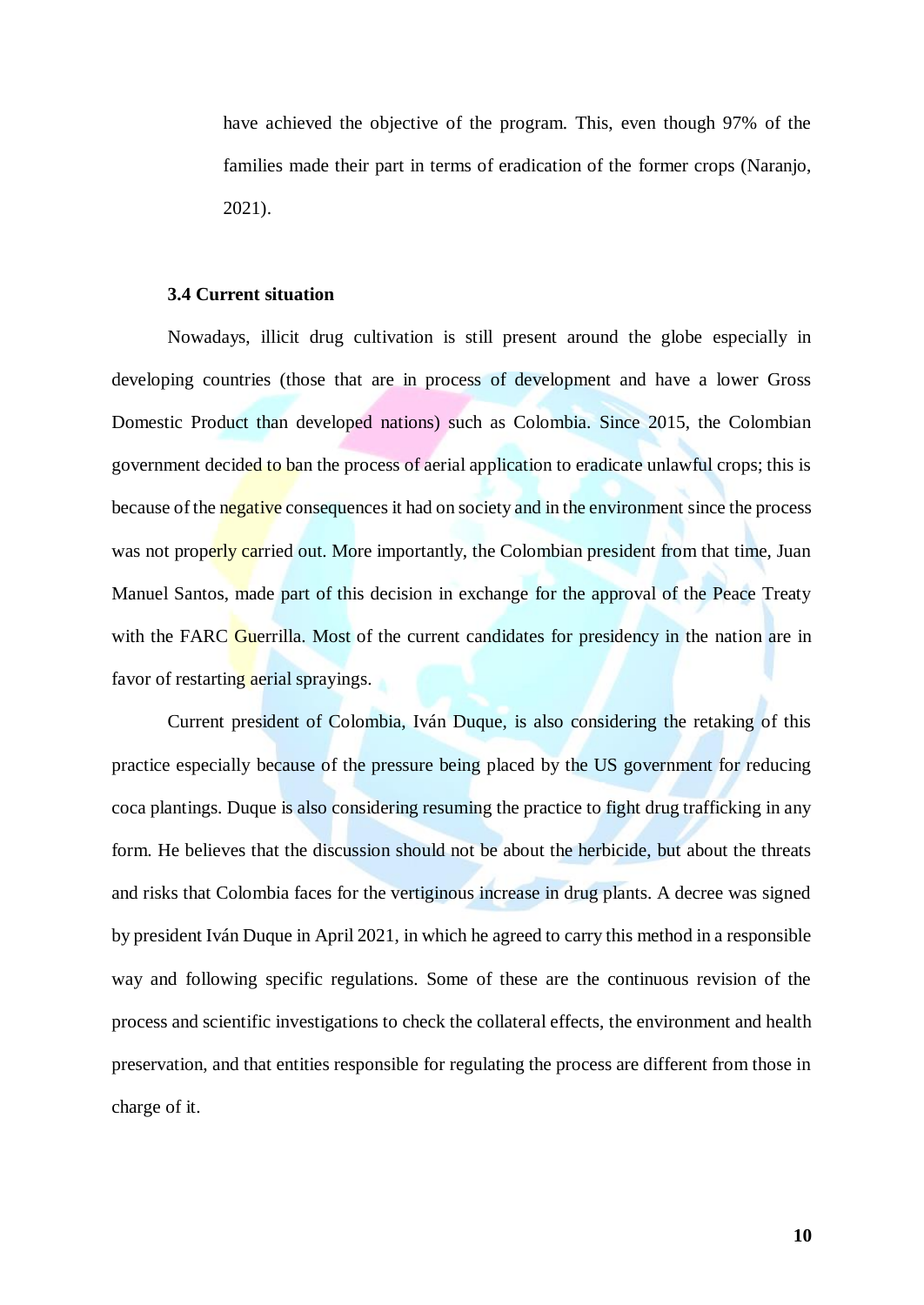As demonstrated by a report from the United Nations (2021), The Republic of Colombia is the world's major producer of coca bush along with Peru. Even though the cultivated areas have been reduced, there is a higher productivity per hectare due to technological advancements and expertise on the producers.

#### **3.5 Nation's pronouncements towards the topic**

<span id="page-11-0"></span>The international community is all looking forward to the same objective which is putting an end to the illicit drug production. In Latin American countries, the Colombian government plans on stepping up forced eradication as it was mentioned before. It proposes to reinforce manual eradication by tearing drug plants out of the ground or by spraying glyphosate by hand along with renewed aerial application. The Constitutional Court is not convinced about this solution yet.

In Bolivia, there was a destruction of 84% of the country's cocaine base (equivalent to 9.2 tons), 80% of marijuana for sale (7.7 tons), and 92% of cocaine hydrochloride (6.7 tons). This was all done with the help of UNODC which stated that was "the highest percentage of drugs validation since the beginning of this activity in mid-2013." (UNODC, 2021).

For Peru, the COVID-19 pandemic increased the drug cultivation by giving a longmonth pause on eradication efforts. "During this time, coca cultivation and cocaine production reached a record level of 88,200 hectares." (The White House, 2021). As this was a recent situation, the number of coca crops continues to be pretty high.

Regarding Mexico, there is a program financed by the Mexican government called "Illicit Crop Monitoring System in the Mexican Territory" which is part of the UNODC Global Illicit Crop Monitoring Program. This demonstrated through reliable methodology that the country's poppy cultivation has reduced about 9% compared to past years (2017-2018).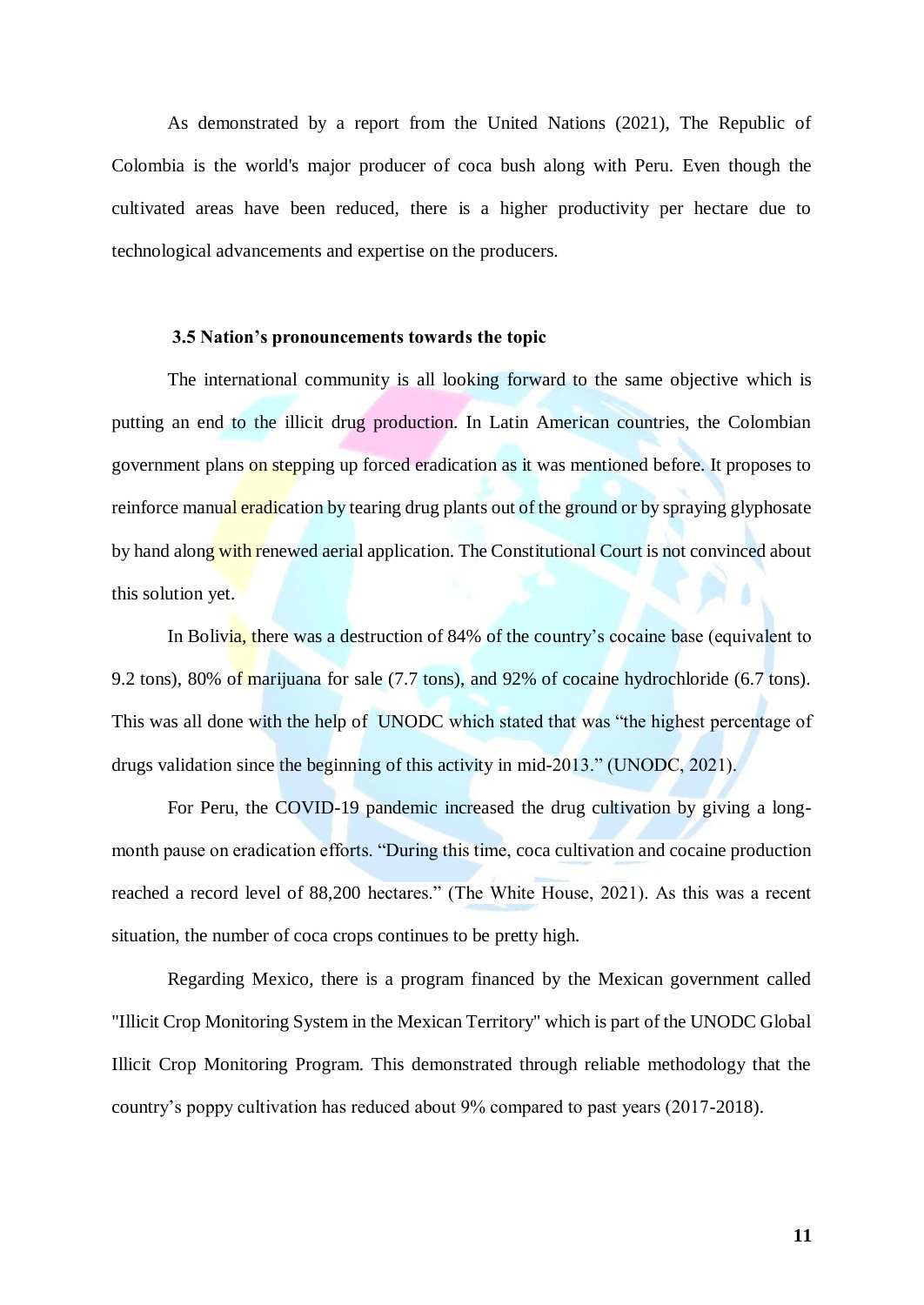For South Asia, Afghanistan would be the most relevant country in the topic. After the Taliban victory, this group of Islamic extremists promised to end the narcotics production in the country; however, experts believe it will be a hard process since Afghanistan produces more than the 80% of Heroin and Poppy trafficked around the world.

The United States of America truly believes that the eradication of unauthorized crops using glyphosate is an effective strategy. "EPA continues to find that there are no risks of concern to human health when glyphosate is used in accordance with its current label. EPA also found that glyphosate is unlikely to be a human carcinogen." (United States Environmental Protection Agency, 2021). Nevertheless, it is said that this country is not considering the lack of evidence regarding drug crop fumigation long-term effectiveness and the responsibility needed to restart this process in countries such as Colombia.

#### **3.6 Future situation**

<span id="page-12-0"></span>What is projected for the future is the possible legalization of drug consumption and selling. Clearly, the demand for narcotics will still be seen which makes the drug production still present as well; nonetheless, legalizing drugs would eradicate criminality and black markets. It would also reduce stigmatization regarding addictive users by incentivizing these people to look for special treatment.

Illegal businesses lead to high profits for those people in charge of them. The government, on the other hand does not benefit from them as it is not considered an industry that contributes to a nation's GDP and taxation system. Legalizing drugs would result in a way to move a country's economy; thus, it would not be the ideal business taking into account the effects on the population.

To add up, illicit businesses are more appealing for the community. Let's take as an example the alcohol industry, which was formerly illegal. Once most of the governments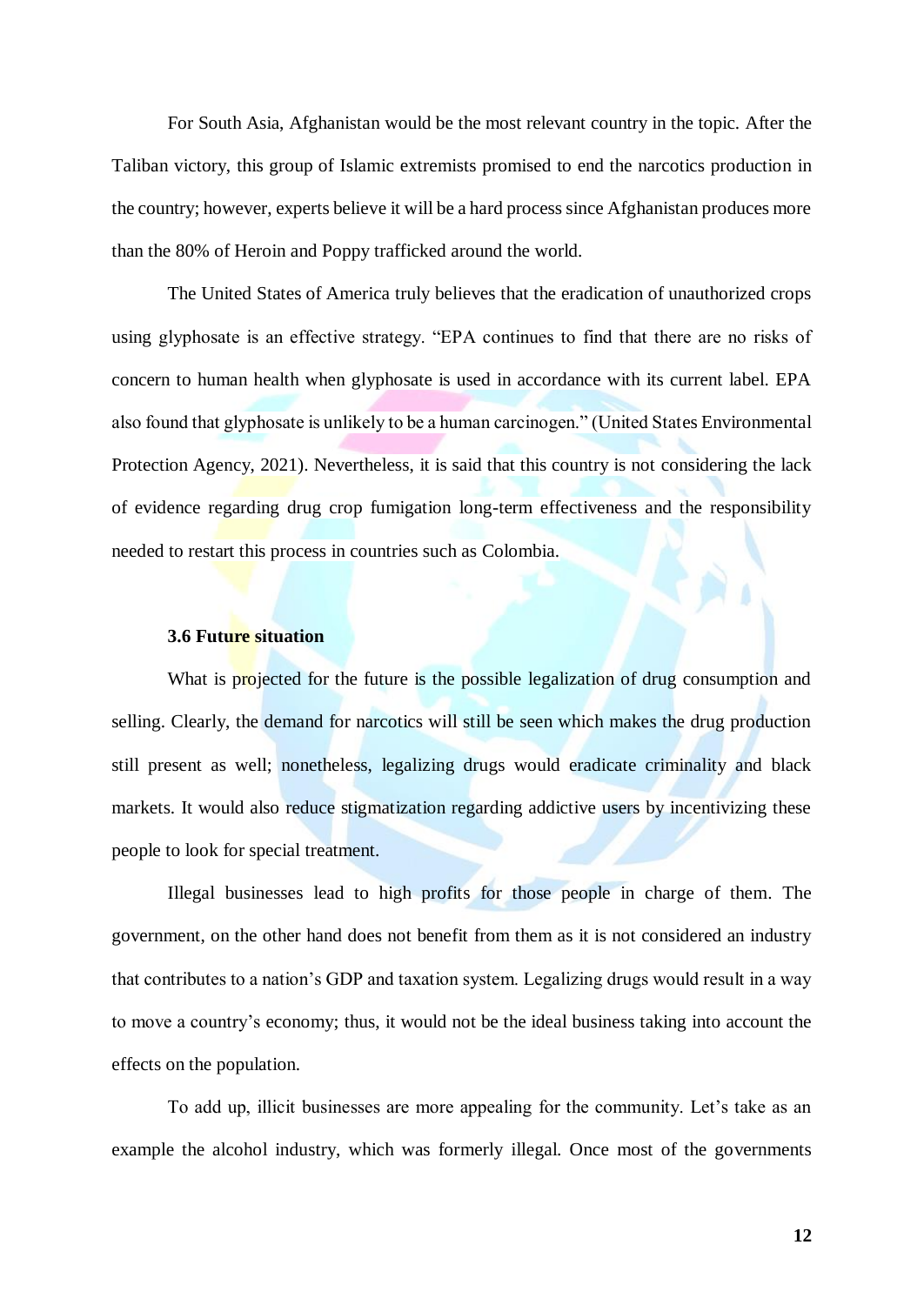decided to legalize it, the consumption of said substance did not increase, but it just made each person responsible for their utilization with alcohol.

On November 4th, 2020, the state of Oregon became the first in the United States of America to decriminalize the possession of small amounts of hard drugs as recreational products. This is definitely a step into this new reality of drug decriminalization which would allow the trading of these products overseas. Important to note that drug overdoses and addiction used to be a serious problem in Oregon. Even though punishments were imposed over people with narcotics dependency (who were in fact considered criminals for doing so), this strategy was rather ineffective. It ruins people's lives, and it actually makes access to recovery and treatment more difficult.

On the other hand, the legalization of drugs could be an effective solution permitting consumers to possess small amounts of narcotics instead of punishing them. According to Windell (2014), "Punishment more often leads to resentment and oppositional behavior." Additionally, it is often associated with aggression, which is undoubtedly not what the government would want from consumers.

Regarding the aerial and manual eradication of drug crops, this strategy will probably be conducted in the future as the United States of America has a strong influence in the international community and this country claims in the application of this method; hence, eradication in drug crops would be restarted in Colombia using glyphosate. It is likely that new herbicides and non-toxic pesticides for the human population will be invented considering the every-day evolution around the globe.

There is no doubt that new alternatives will be found in order to solve the problematic, but in any way or another the illicit drug crops will have an end or at least an immense reduction. There would be no need to use the aerial application method if the drug industry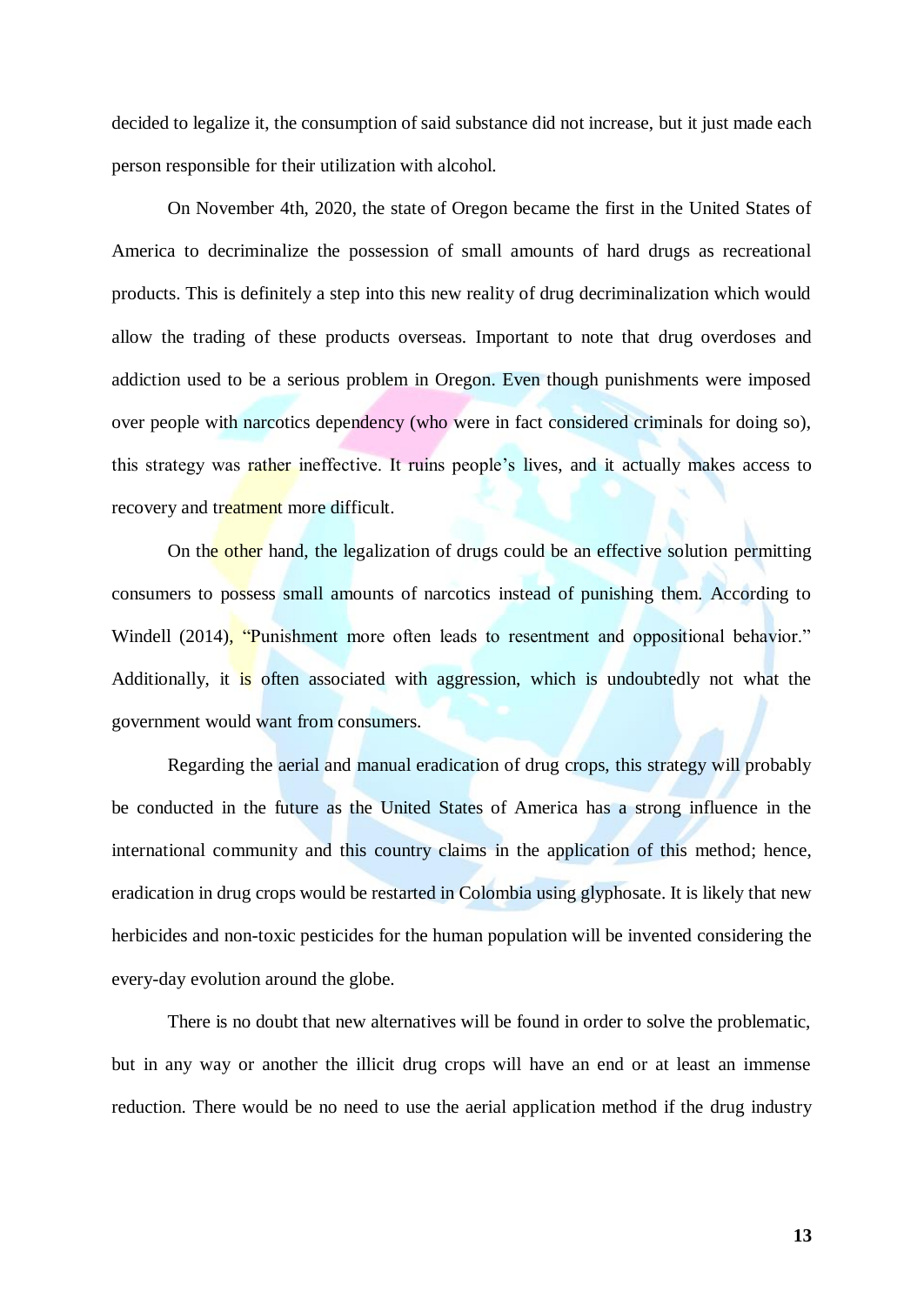became legal. In this case, there would be a specific number of hectares permitted for drug cultivation to control the production.

<span id="page-14-0"></span>**4. Topic B: International cooperation for the eradication of forced child labor in South Asia and the Pacific.**

### **4.1 Theoretical framework**

### <span id="page-14-1"></span>**1. Child labor**

Work done to a child's harm and endangering him or her in violation of international and national laws. It either denies youngsters the opportunity to attend school or forces them to shoulder the twin burden of school and job (United Nations, n.d).

### **2. Forced labor**

It is defined as the work that is done against one's will and under threat of punishment. It refers to situations in which people are forced to work by the use of violence or coercion as well as more subtle methods such as manipulative debt, the detention of identity papers, or threats of deportation (International Labour Organization, n.d).

### **3. Child Exploitation**

Domestic child labor, child soldiers, the recruitment and involvement of children in armed conflict, sexual exploitation, and pornography as well as the use of children for criminal activities such as the sale and distribution of narcotics, and the involvement of children in harmful or hazardous work (Terre des Hommes, n.d).

### **4. Bonded labor**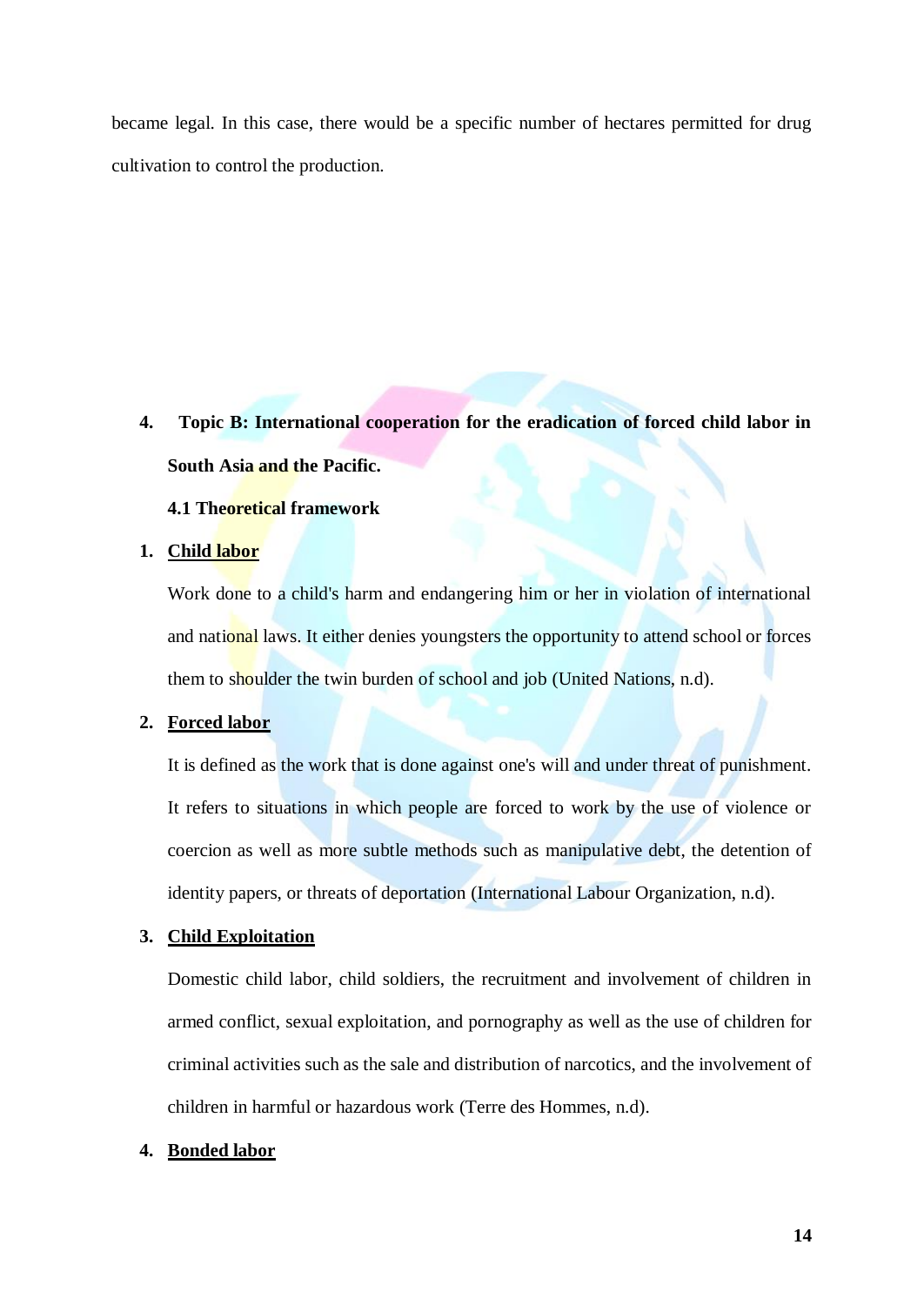Also known as Debt Bondage and Peonage, occurs when people sell themselves as collateral for a loan or inherit a debt from a family member (End Slavery Now Organization, n.d).

#### **5. Poverty**

The state of one who lacks a usual or socially acceptable amount of money or material possessions (Encyclopædia Britannica, n.d).

#### **4.2 Topic's history**

<span id="page-15-0"></span>Child labor or the use of children as servants and apprentices, has been a part of human history for most of it although it peaked during the Industrial Revolution. Working conditions were appalling with overcrowded and dirty workplaces, no safety standards or legislation and long working hours as the norm.

Additionally, children could be paid less, were less likely to form unions, and their diminutive stature allowed them to perform jobs in factories or mines that adults found difficult. Child laborers could not go to school, perpetuating a cycle of poverty that was difficult to break. (History.com Editors, 2009). There is not much information on how forced child labor in South Asia and the Pacific started or about historical events taking regarding this issue; however, this has been an ongoing problem for a very long time and testimonies can prove this.

For instance, the testimony of Thao, a girl in Jakarta. When Thao was 11 years old, she began working as a child domestic worker. She moved to Jakarta with her mother after her father died to look for work as a child domestic helper. She quickly found work in the city's Bekasi suburbs. Thao was first treated well, but her boss got increasingly harsh with her over time. The girl was harassed and verbally abused on a regular basis. She hadn't been paid in over a year and a half when she learned about the Indonesian Children's Welfare Foundation's center for child domestic workers (YKAI). (International Labour Organization, 2006).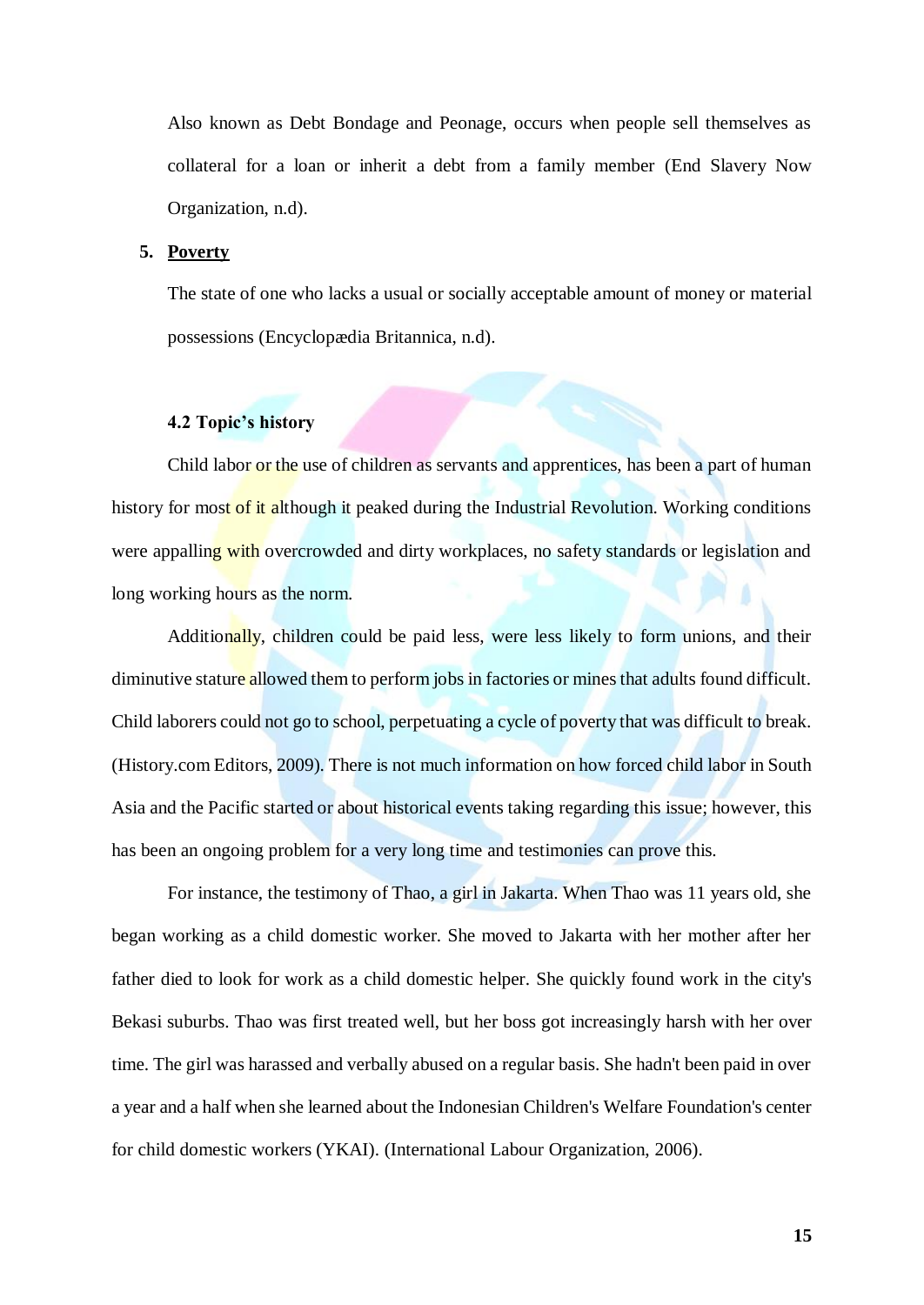#### **4.3 Previously implemented solutions**

<span id="page-16-0"></span>Given the human and poverty dimensions of child labor around the zone, the World Bank's South Asia Region launched a series of initiatives in 1997 with the goal of assisting its client countries to address more effectively child labor. It appointed a Regional Coordinator for Child Labor and established a child labor working team of staff in its Washington, Dhaka, Delhi, Kathmandu, Islamabad, and Colombo offices. "The long-term solution to child labor problems lies in reducing poverty, improving the quality of education, and expanding access from schooling to disadvantaged social groups". These are central objectives of the Bank's assistance programs in the South Asian countries. (The World Bank Group, 2000).

The Optional Protocol to the Convention on the Rights of the Child on the Sale of Children and the Involvement of Children in Armed Conflict, as well as the ILO conventions (Nos. 138, 146, and 182) and the Trafficking in Persons Protocol, which supplements the Convention on Transnational Crime, provide a solid international legal framework for dealing with child labor and exploitation. The universal approval of the SDGs, notably Target 8.7, demonstrates a worldwide acknowledgment of the need to cease the use of children in armed conflict by 2025 and all kinds of child labor by 2030. UNICEF works with governments and for-profit organizations to develop the policy framework needed to end child labor. It works with companies to examine supply chains and find long-term solutions to business practices that result in child labor. It also works with families to help end bonded and indentured labor. UNICEF works with governments to integrate programs to prevent underage recruitment into the police or armed forces, such as age assessment procedures. It also works with communities to change their attitudes toward child labor, while providing families with alternative sources of income, access to childcare, high-quality education and protective services. (UNICEF, n.d.).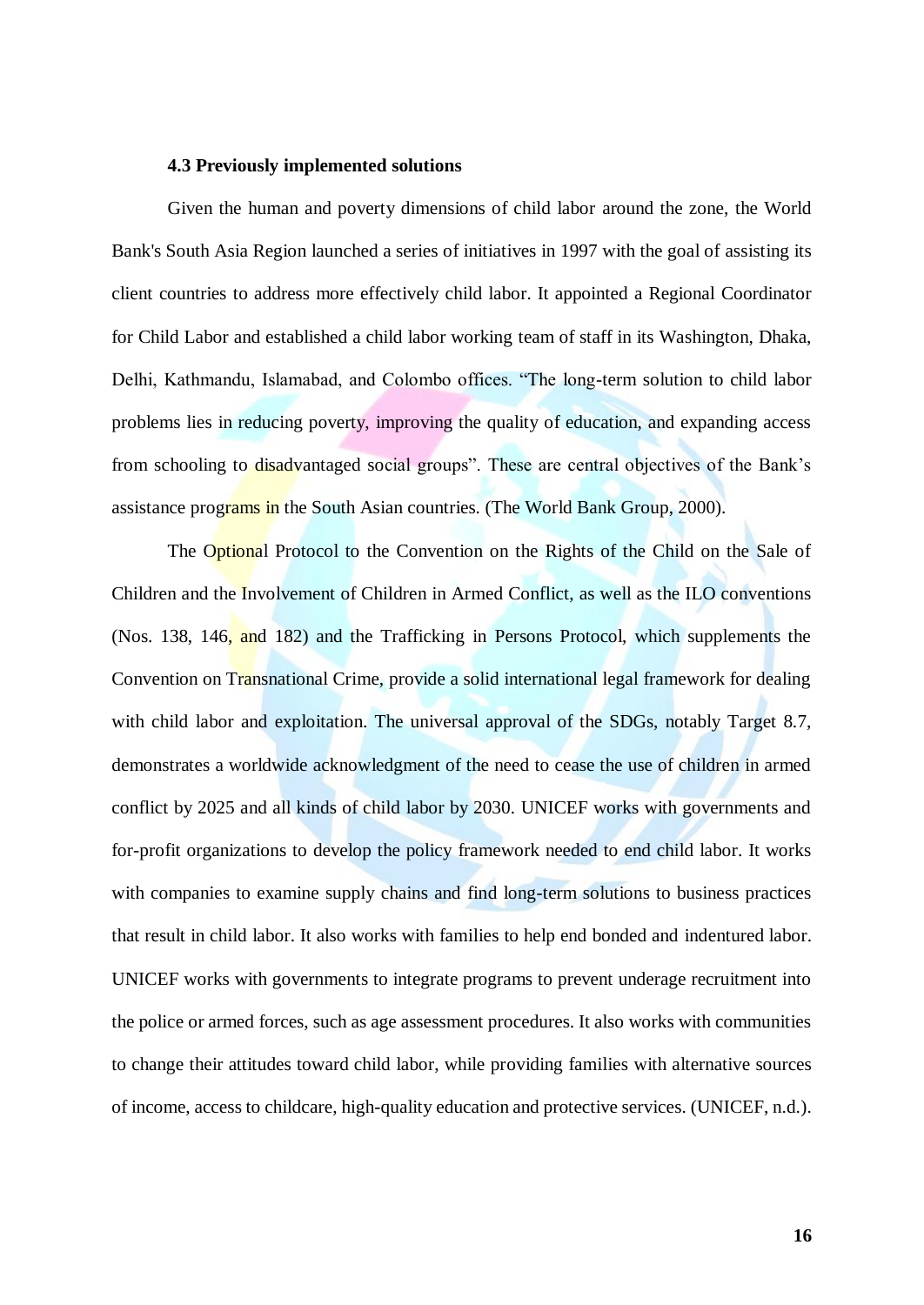IPEC aims to integrate child labor policies, strategies, plans and budgets into government policies, strategies, plans and budgets. In Cambodia, Indonesia, Nepal and Pakistan, child labor issues have been incorporated into national poverty reduction strategy papers, and mainstreaming is being attempted in other countries such as the Philippines and Vietnam. In Cambodia, China, India, Indonesia, Pakistan, the Philippines, Sri Lanka, and Vietnam, efforts are being made to incorporate child labor and trafficking issues into Education for All projects. (International Labor Organization, 2006).

### **4.4 Current situation**

<span id="page-17-0"></span>According to the World Bank Group, South Asia has been one of the world's fastest expanding regions for the past decade. Despite this, it is still one of the poorest. Poverty is both a cause and a result of the region's poor educational, literacy, maternal mortality, and child malnutrition statistics. In response to the demand for low-cost labor, families are sending their children to work rather than to school to have an education. (The World Bank Group, 2000).

Furthermore, the number of working children in Asia Pacific is by far the highest in the world accounting for 18.8% of the region's 650 million children aged 5 to 14. Many of the worst kinds of child labor such as child trafficking, commercial sexual exploitation, bonded child labor, child domestic work, hazardous child labor, and the recruitment and use of children for armed conflict or drug trafficking, are still major challenges. In many nations, a high tolerance for child labor as well as political instability and violence in others exacerbates the problem and makes it more difficult to address. Furthermore, many children in places devastated by natural catastrophes are at risk of being forced into child labor. (International Labour Organization, 2006).

Globally, 152 million children – 64 million girls and 88 million boys – are projected to be working as children accounting for about one out of every 10 children. UNICEF estimates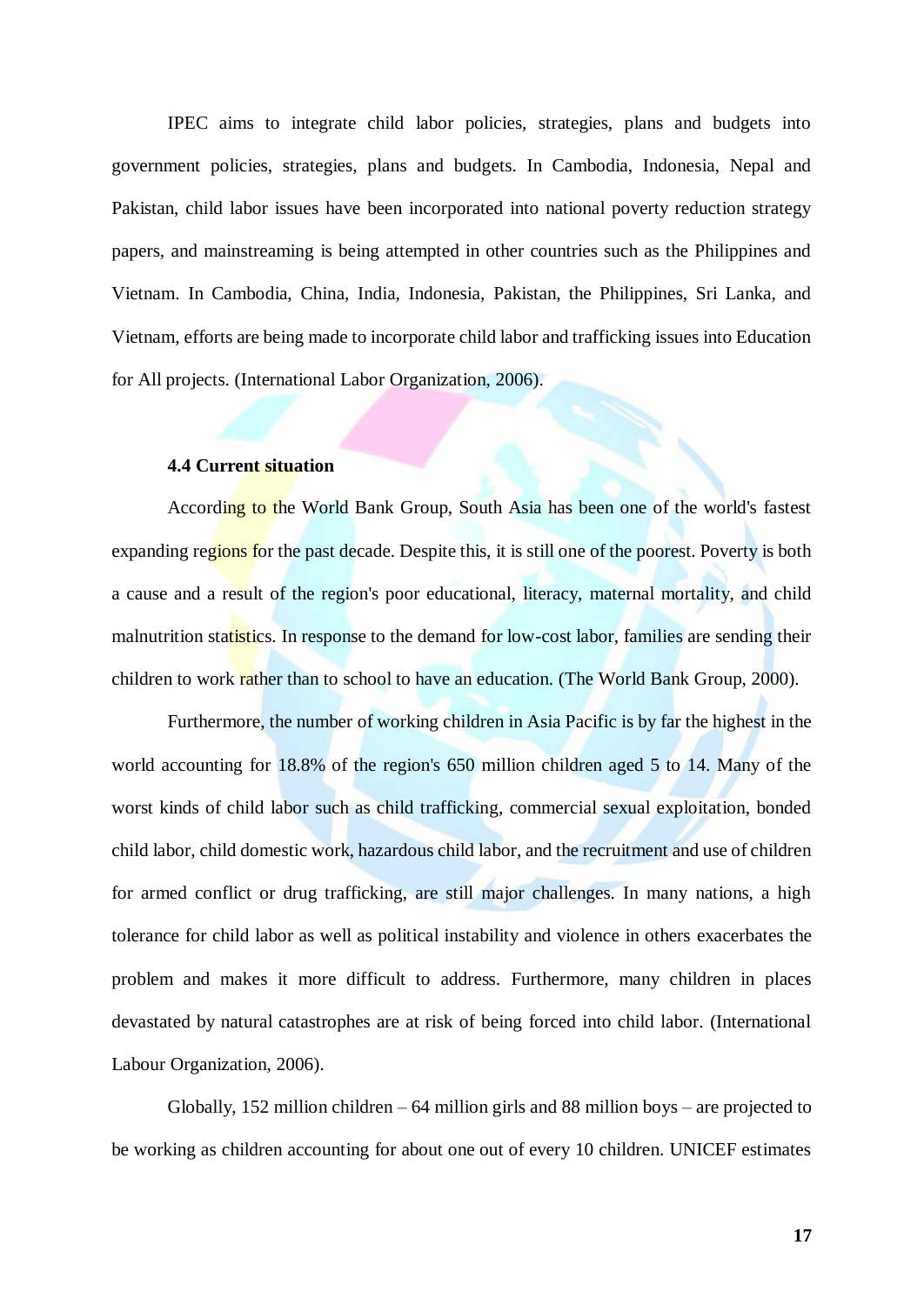that 12 percent of children aged 5 to 14 years in South Asia, or more than 41 million children are participating in child labor. The dynamic picture of child labor shows a one-third reduction since 2000, but improvement is far too slow. Bonded labor, child soldiers, and human trafficking are all examples of extreme kinds of child labor. Child workers from South Asia work in a wide range of industries including brick kilns, carpet weaving, garment manufacturing, domestic service, agriculture, fisheries, and mining (UNICEF, n.d).

Child labor and exploitation in South Asia are the result of a number of circumstances including poverty, social norms that condone it, a lack of appropriate employment possibilities for adults and adolescents, migration, and emergencies. These elements are both a cause and a result of social *imbalances* that are exacerbated by prejudice.

According to a recent UNICEF study, gender, age, socioeconomic level, caste/ethnicity, and other factors determine the likelihood of children engaging in child labor, the types of work they do, and the **severity** of exploitation. Child domestic workers, for example, are usually girls who are rarely visible and suffer numerous dangers. In crisis scenarios, children from lower castes or marginalized ethnic groups may be more likely to be recruited by armed groups. Migrant children are also at risk of forced labor and human trafficking. Furthermore, child labor and exploitation continue to be a threat to national economies with serious short and longterm implications for children including denial of education and deterioration of physical and mental health (UNICEF, n.d).

As a result of the coronavirus epidemic, millions of the world's poorest children have been forced to drop out of school and labor to support their families, for schools have shuttered and parents' earnings have decreased or vanished. The youngsters endure grueling, dirty, and frequently dangerous labor such as transporting bricks or stones, scavenging for recyclables, begging, or weeding plantations. A large portion of their work is illegal (Pérez-Peña, 2020).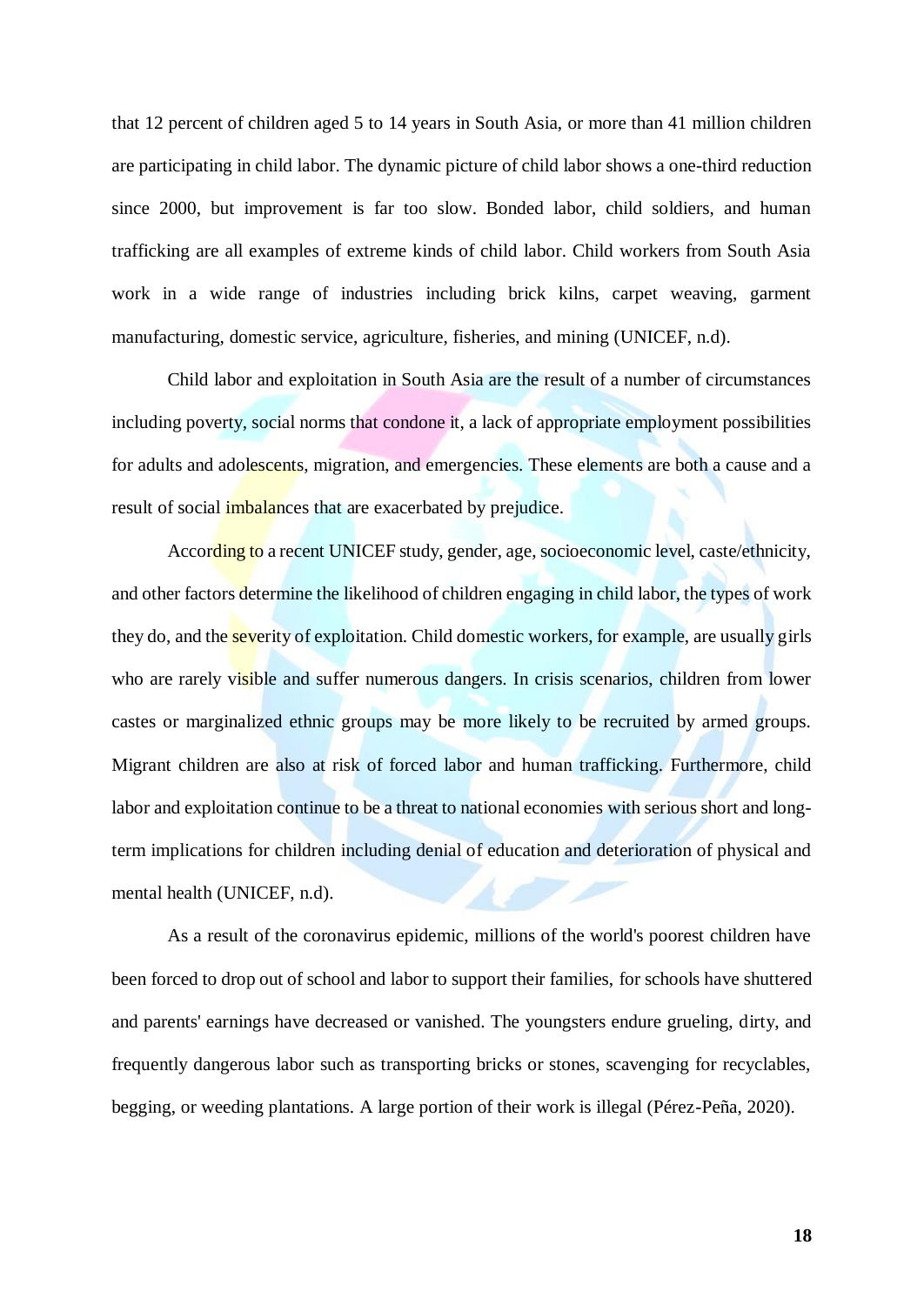#### **4.5 Nation's pronouncements towards the topic**

<span id="page-19-0"></span>Child labor affects 5.8 million, 5 million, 3.4 million, and two million children aged 5 to 17 in India, Bangladesh, Pakistan, and Nepal, respectively. Children in Nepal are more exposed to child labor than children in other South Asian countries with more than 26% of children aged 5-17 years engaging in child labor. In addition, the level of risk associated with work supplied to children aged 5 to 17 in the region differs by country.

Hazardous work affects 75 percent, 72 percent, 41 percent, 30 percent, 20 percent, and six percent of children aged five to seventeen in Bangladesh, Sri Lanka, Pakistan, Nepal, India, and Bhutan, respectively. These figures may have been higher if children in Afghanistan were included in the poll as the region has 30 million children working in various jobs and 50 million children out of school (Ayertey, 2020).

Rural children's school attendance rates are more than 4% lower than urban children's in Bhutan, India, and Nepal, and rural youngsters are more likely to be inactive - absent from education and employment records in every country reporting data save Sri Lanka. "The largest number of child laborers is in the Asia and the Pacific region" (International Labour Organization, 2014).

Child labor has been addressed in India's and Nepal's Country Assistance Strategies, a poverty study on India, and education sector efforts in Bangladesh. Furthermore, child labor situation evaluations have been prepared for Bangladesh, India, Nepal, Pakistan, and Sri Lanka. These internal briefing notes outline the primary child labor challenges in each country and suggest a number of actions and directions that the Bank could take to assist its client nations in addressing the problem of child labor. (The World Bank Group, 2000).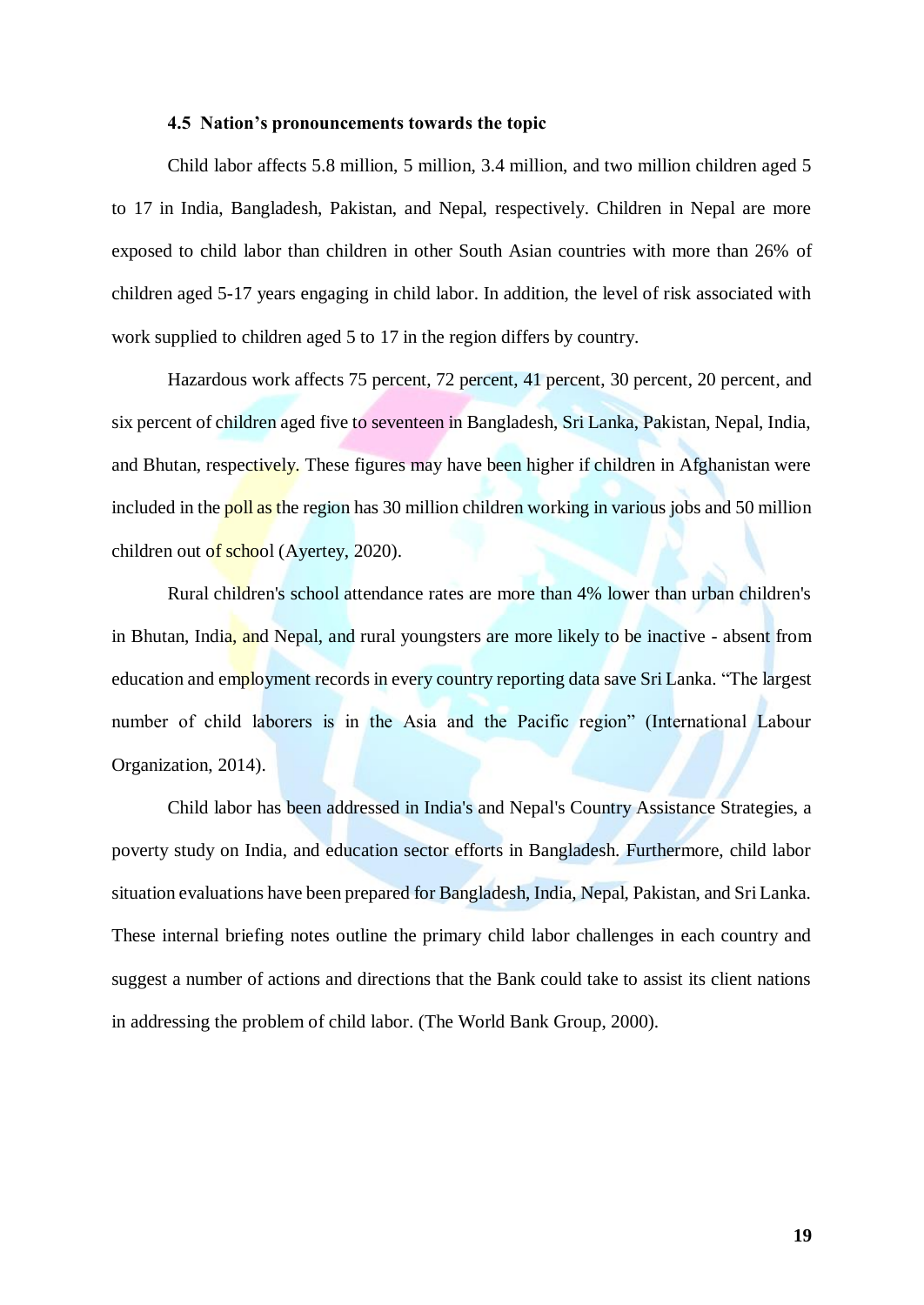#### **4.6 Future situation**

<span id="page-20-0"></span>Child work is linked to less years of education completed, according to research from several nations; laboring at a young age has been related to decreased school attendance and academic achievement. It has also been associated to a higher risk of injury, poor mental health, and verbal, physical, and sexual abuse, according to studies from around the world; furthermore, the health consequences of working at a young age enhance the chance of poor health outcomes as an adult (Denly, 2019).

Taking this into account, if the situation continues to worsen then global education would be affected majorly due to its relationship with child labor and exploitation. Also, there would be an even lower quality of life for children, especially, in the regions that are most likely to have child workers due to the fact this affects every aspect of their life including social relationships, mental health, physical health, among others. This is the reason why it is a very concerning topic for the international community.

#### <span id="page-20-2"></span><span id="page-20-1"></span>**5. Useful questions for the delegate**

#### **5.1 Topic A**

- **1.** Would drug legalization be a good alternative to end up or at least lighten the problematic over drug crops?
- **2.** How can developing countries, which do not have as much access to technology and other essential tools as developed ones, be included in a possible solution?
- **3.** Has the drug production and trafficking industry contributed to your country's economy? How?
- **4.** What could be done to improve the substitution of crops strategy considering that it has not been working successfully as expected?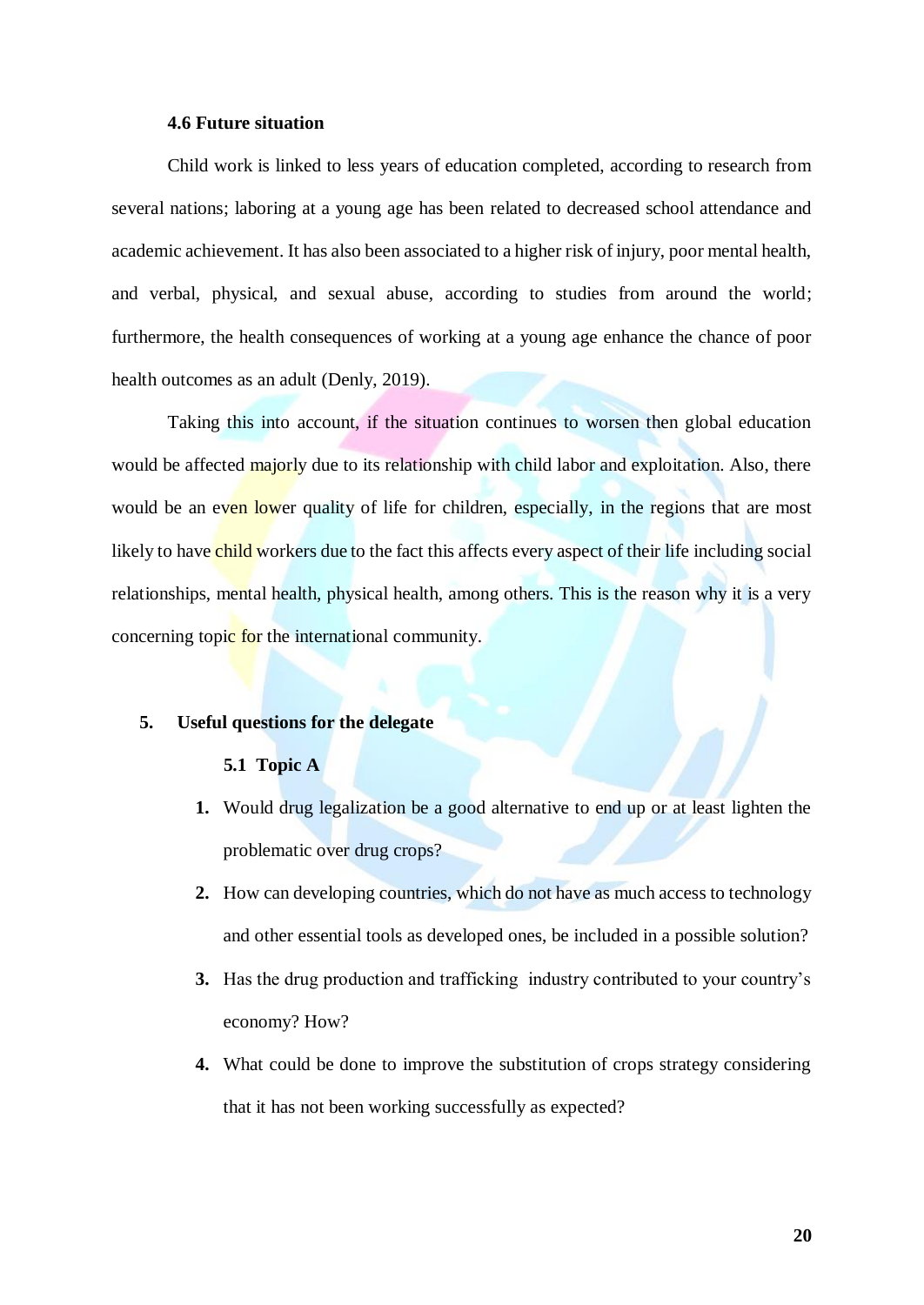**5.** Should pesticides, including glyphosate, be completely banned, or should they at least be prohibited in the process of aerial application for the eradication of illicit drug crops?

#### **5.2 Topic B**

- <span id="page-21-0"></span>**1.** How can improving education in South Asia and The Pacific help solve this problem?
- **2.** What are the reasons countries are not being able to control child labor in South Asia and The Pacific?
- **3.** What could be done in order to improve the quality of life of families without the children having to work?
- **4.** Does your delegation believe South Asia and The Pacific should implement more strict legislations?
- **5.** What does your country believe could be a viable solution taking into account all the different aspects that this topic covers?

### <span id="page-21-2"></span><span id="page-21-1"></span>**6. QARMAS**

### **6.1 Topic A**

- **1.** Does your nation support the aerial application method considering its possible negative side effects in the population or the lack of evidence available to prove its effectiveness?
- **2.** Should glyphosate be considered an effective herbicide for the process of aerial eradication?
- **3.** Is your country well known for being a narcotic producer, consumer or trafficking nation? If so, which is the most common drug there?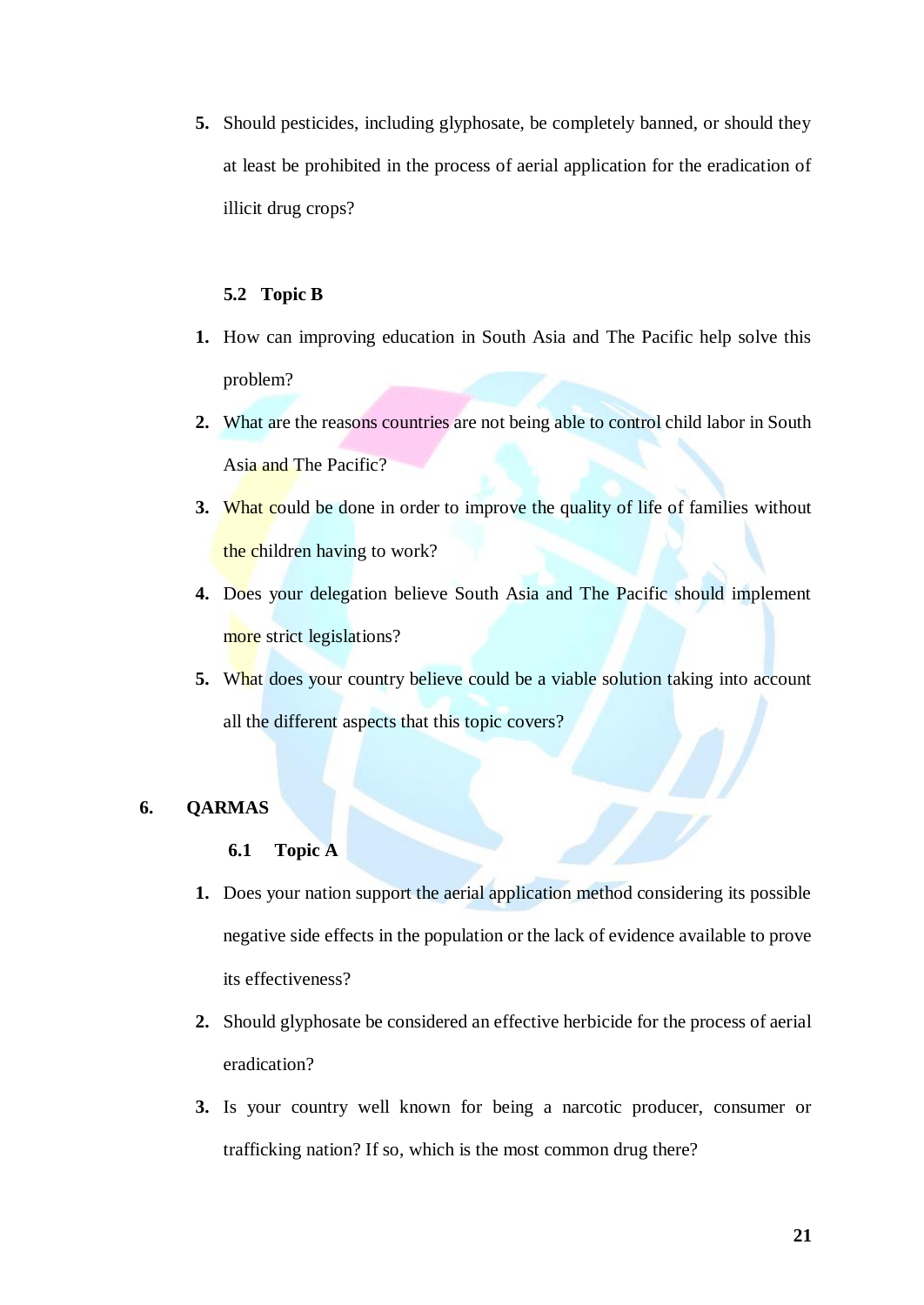- **4.** Has your nation received help from the UNODC or any other organization or program for monitoring illicit drug crops?
- **5.** Which are the PROs and CONs of the legalization of drug consumption and commercialization?

### **6.2 Topic B**

- <span id="page-22-0"></span>**1.** Does your delegation support child labor considering its effects on education?
- **2.** Does your country makes part of the countries in South Asia and the Pacific that has or have had forced child labor?
- **3.** Does your nation have legislations that take into account child labor?
- **4.** Has your country had any history regarding child labor?
- **5.** Has your country contributed to any of the organizations like UNICEF and ILO that are working against child labor and exploitation?
- **6.** Has your country made part of any of the ILO conventions?

### <span id="page-22-2"></span><span id="page-22-1"></span>**7. Useful links**

### **7.1 Topic A**

- [https://www.whitehouse.gov/ondcp/briefing-room/2021/07/16/ondcp-releases-data](https://www.whitehouse.gov/ondcp/briefing-room/2021/07/16/ondcp-releases-data-on-coca-cultivation-and-potential-cocaine-production-in-the-andean-region/)[on-coca-cultivation-and-potential-cocaine-production-in-the-andean-region/](https://www.whitehouse.gov/ondcp/briefing-room/2021/07/16/ondcp-releases-data-on-coca-cultivation-and-potential-cocaine-production-in-the-andean-region/)
- [https://www.wola.org/analysis/restarting-aerial-fumigation-of-drug-crops-in](https://www.wola.org/analysis/restarting-aerial-fumigation-of-drug-crops-in-colombia-is-a-mistake/)[colombia-is-a-mistake/](https://www.wola.org/analysis/restarting-aerial-fumigation-of-drug-crops-in-colombia-is-a-mistake/)
- <https://www.wola.org/analysis/costs-restarting-aerial-spraying-coca-colombia/>
- <https://www.tni.org/es/node/6115>
- <https://www.unodc.org/unodc/en/alternative-development/illicit-crop-cultivation.html>
- [https://www.incb.org/documents/Publications/AnnualReports/Thematic\\_chapters/Eng](https://www.incb.org/documents/Publications/AnnualReports/Thematic_chapters/English/AR_2002_E_Chapter_I.pdf) [lish/AR\\_2002\\_E\\_Chapter\\_I.pdf](https://www.incb.org/documents/Publications/AnnualReports/Thematic_chapters/English/AR_2002_E_Chapter_I.pdf)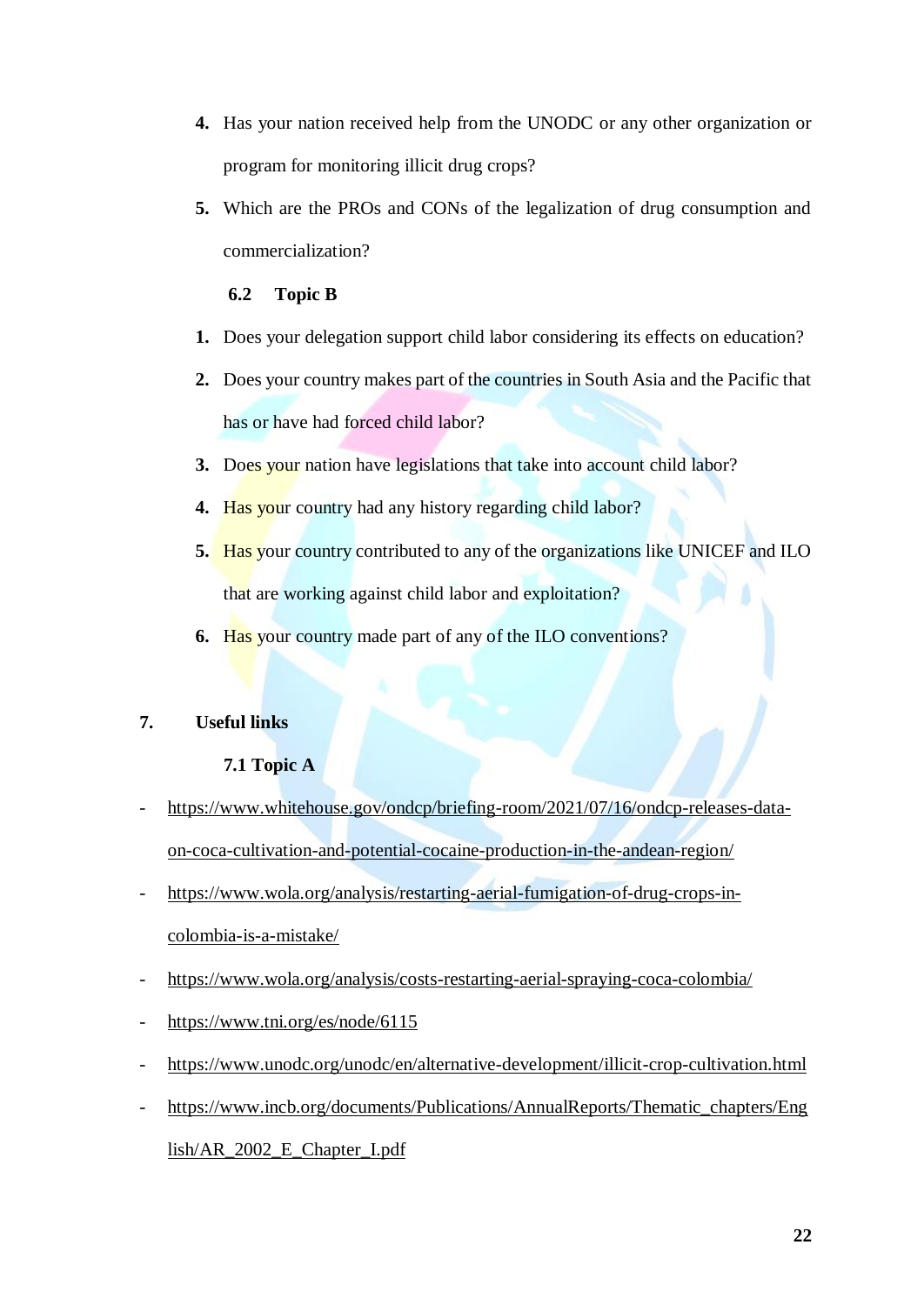- [https://www.unodc.org/pdf/technical\\_series\\_1998-01-01\\_1.pdf](https://www.unodc.org/pdf/technical_series_1998-01-01_1.pdf)
- [https://www.tni.org/en/article/forced-eradication-of-crops-for-illicit-use-and-human](https://www.tni.org/en/article/forced-eradication-of-crops-for-illicit-use-and-human-rights)[rights](https://www.tni.org/en/article/forced-eradication-of-crops-for-illicit-use-and-human-rights)
- <https://www.wola.org/2020/03/usa-colombia-anti-drug-plan-failed-aerial-fumigation/>

### **7.2 Topic B**

- <span id="page-23-0"></span>- [http://www.ilo.int/global/about-the-ilo/newsroom/news/WCMS\\_069184/lang-](http://www.ilo.int/global/about-the-ilo/newsroom/news/WCMS_069184/lang--en/index.htm) [en/index.htm](http://www.ilo.int/global/about-the-ilo/newsroom/news/WCMS_069184/lang--en/index.htm)
- <https://www.bbc.com/news/business-25947984>
- [https://www.nytimes.com/2020/09/27/world/asia/coronavirus-education-child-](https://www.nytimes.com/2020/09/27/world/asia/coronavirus-education-child-labor.html)

### [labor.html](https://www.nytimes.com/2020/09/27/world/asia/coronavirus-education-child-labor.html)

- <https://www.oecd.org/employment/emp/2955703.pdf>
- [https://www.ilo.org/global/about-the-ilo/newsroom/news/WCMS\\_713925/lang-](https://www.ilo.org/global/about-the-ilo/newsroom/news/WCMS_713925/lang--en/index.htm) [en/index.htm](https://www.ilo.org/global/about-the-ilo/newsroom/news/WCMS_713925/lang--en/index.htm)
- <https://www.un.org/en/observances/world-day-against-child-labour/background>
- <https://www.bbc.com/news/world-asia-57293167>
- [https://www.researchgate.net/publication/277308281\\_The\\_State\\_of\\_Child\\_Labor\\_in\\_](https://www.researchgate.net/publication/277308281_The_State_of_Child_Labor_in_South_Asia)

[South\\_Asia](https://www.researchgate.net/publication/277308281_The_State_of_Child_Labor_in_South_Asia)

- <https://asiasociety.org/child-workers-asia>
- [https://assets.publishing.service.gov.uk/media/5984577fe5274a1707000067/105-](https://assets.publishing.service.gov.uk/media/5984577fe5274a1707000067/105-Interventions-on-Child-Labour-in-South-Asia.pdf)
	- [Interventions-on-Child-Labour-in-South-Asia.pdf](https://assets.publishing.service.gov.uk/media/5984577fe5274a1707000067/105-Interventions-on-Child-Labour-in-South-Asia.pdf)
- [http://web.worldbank.org/archive/website00811/WEB/OTHER/6114C393.HTM?Ope](http://web.worldbank.org/archive/website00811/WEB/OTHER/6114C393.HTM?OpenDocument#:~:text=The%20long%2Dterm%20solution%20to,in%20the%20South%20Asian%20countries) [nDocument#:~:text=The%20long%2Dterm%20solution%20to,in%20the%20South%](http://web.worldbank.org/archive/website00811/WEB/OTHER/6114C393.HTM?OpenDocument#:~:text=The%20long%2Dterm%20solution%20to,in%20the%20South%20Asian%20countries)

[20Asian%20countries.](http://web.worldbank.org/archive/website00811/WEB/OTHER/6114C393.HTM?OpenDocument#:~:text=The%20long%2Dterm%20solution%20to,in%20the%20South%20Asian%20countries)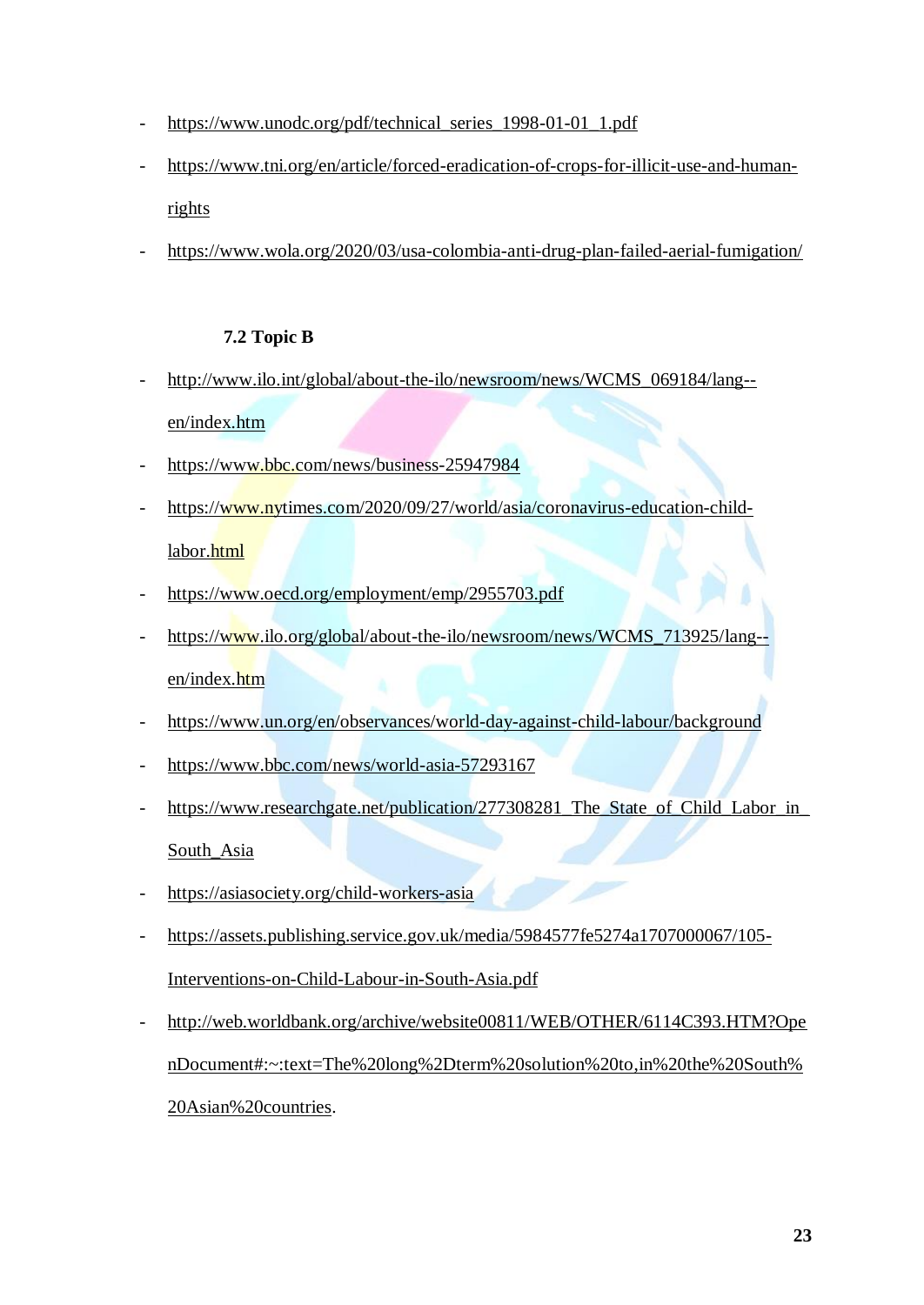#### <span id="page-24-0"></span>**8. Bibliography**

AGENCIA AFP. (2021). *Colombia, primer productor de cocaína del mundo según la ONU*. La FM. [https://www.lafm.com.co/colombia/colombia-primer-productor-de-cocaina](https://www.lafm.com.co/colombia/colombia-primer-productor-de-cocaina-del-mundo-segun-la-onu?amp)[del-mundo-segun-la-onu?amp](https://www.lafm.com.co/colombia/colombia-primer-productor-de-cocaina-del-mundo-segun-la-onu?amp)

Arciniegas, J. D. (2020). *Decriminalization of drugs: a change of perspective for International Business Law? - Blog de Derecho de los Negocios*. Blog de Derecho de los Negocios. https://dernegocios.uexternado.edu.co/decriminalization-of-drugs-a-change-ofperspective-for-international-business-law/

Ayertey, A. (2020, October 2). Understanding the complexities of child labor in South Asia. [https://news.cgtn.com/news/2020-10-02/Understanding-the-complexities-of-child](https://news.cgtn.com/news/2020-10-02/Understanding-the-complexities-of-child-labor-in-South-Asia-Ug6mSR9QDS/index.html)[labor-in-South-Asia-Ug6mSR9QDS/index.html](https://news.cgtn.com/news/2020-10-02/Understanding-the-complexities-of-child-labor-in-South-Asia-Ug6mSR9QDS/index.html)

Britannica. (2019). *herbicide | History, Types, Application, & Facts | Britannica*. Encyclopedia Britannica.<https://www.britannica.com/science/herbicide>

Denly, C. (2019, August 23). Child labor protections are lacking in many countries, study finds. Phys.org.<https://phys.org/news/2019-08-child-labor-lacking-countries.html>

Encyclopædia Britannica. (n.d.). *Poverty*. Encyclopædia Britannica. <https://www.britannica.com/topic/poverty>

End Slavery Now Organization. (n.d.). *Bonded labor: Debt bondage or peonage*. End Slavery Now. [http://www.endslaverynow.org/learn/slavery-today/bonded-](http://www.endslaverynow.org/learn/slavery-today/bonded-labor#:~:text=Bonded%20labor%2C%20also%20known%20as,a%20debt%20from%20a%20relative)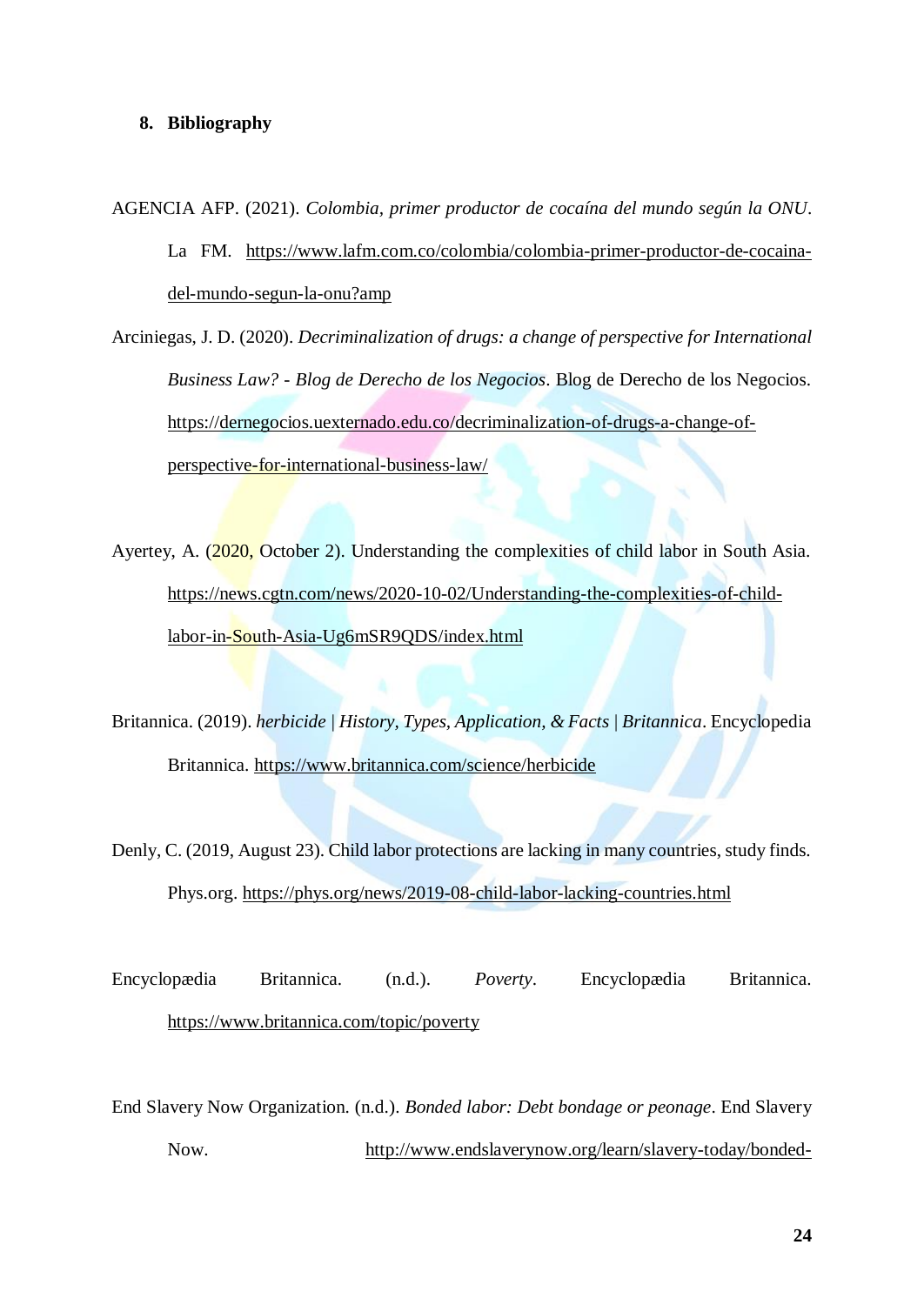[labor#:~:text=Bonded%20labor%2C%20also%20known%20as,a%20debt%20from%](http://www.endslaverynow.org/learn/slavery-today/bonded-labor#:~:text=Bonded%20labor%2C%20also%20known%20as,a%20debt%20from%20a%20relative) [20a%20relative](http://www.endslaverynow.org/learn/slavery-today/bonded-labor#:~:text=Bonded%20labor%2C%20also%20known%20as,a%20debt%20from%20a%20relative)

- EPA. (2021). *Glyphosate | US EPA*. US Environmental Protection Agency. <https://www.epa.gov/ingredients-used-pesticide-products/glyphosate>
- Grimmelmann, K., Espinoza, J., & Arnold, J. (2019). *The land-drugs nexus: how illicit drug crop cultivation is related to access to land*. UN-ILibrary. [https://www.un](https://www.un-ilibrary.org/content/books/9789213633014c005)[ilibrary.org/content/books/9789213633014c005](https://www.un-ilibrary.org/content/books/9789213633014c005)
- History.com Editors. (2009, October 27). *Child labor*. History.com. [https://www.history.com/topics/industrial-revolution/child-labor#section\\_2](https://www.history.com/topics/industrial-revolution/child-labor#section_2)

International Labour Organization. (2006). *Child labour in Asia and the Pacific (IPEC)*. ILO. <https://www.ilo.org/ipec/Regionsandcountries/Asia/lang--en/index.htm>

International Labour Organization. (2006). *Child labour in Asia: The story of thao*. ILO. [http://www.ilo.int/global/about-the-ilo/newsroom/news/WCMS\\_069184/lang-](http://www.ilo.int/global/about-the-ilo/newsroom/news/WCMS_069184/lang--en/index.htm) [en/index.htm](http://www.ilo.int/global/about-the-ilo/newsroom/news/WCMS_069184/lang--en/index.htm)

International Labour Organization. (2014). *Child labour in South Asia*. ILO. [https://www.ilo.org/newdelhi/areasofwork/child-labour/WCMS\\_300805/lang-](https://www.ilo.org/newdelhi/areasofwork/child-labour/WCMS_300805/lang--en/index.htm) [en/index.htm](https://www.ilo.org/newdelhi/areasofwork/child-labour/WCMS_300805/lang--en/index.htm)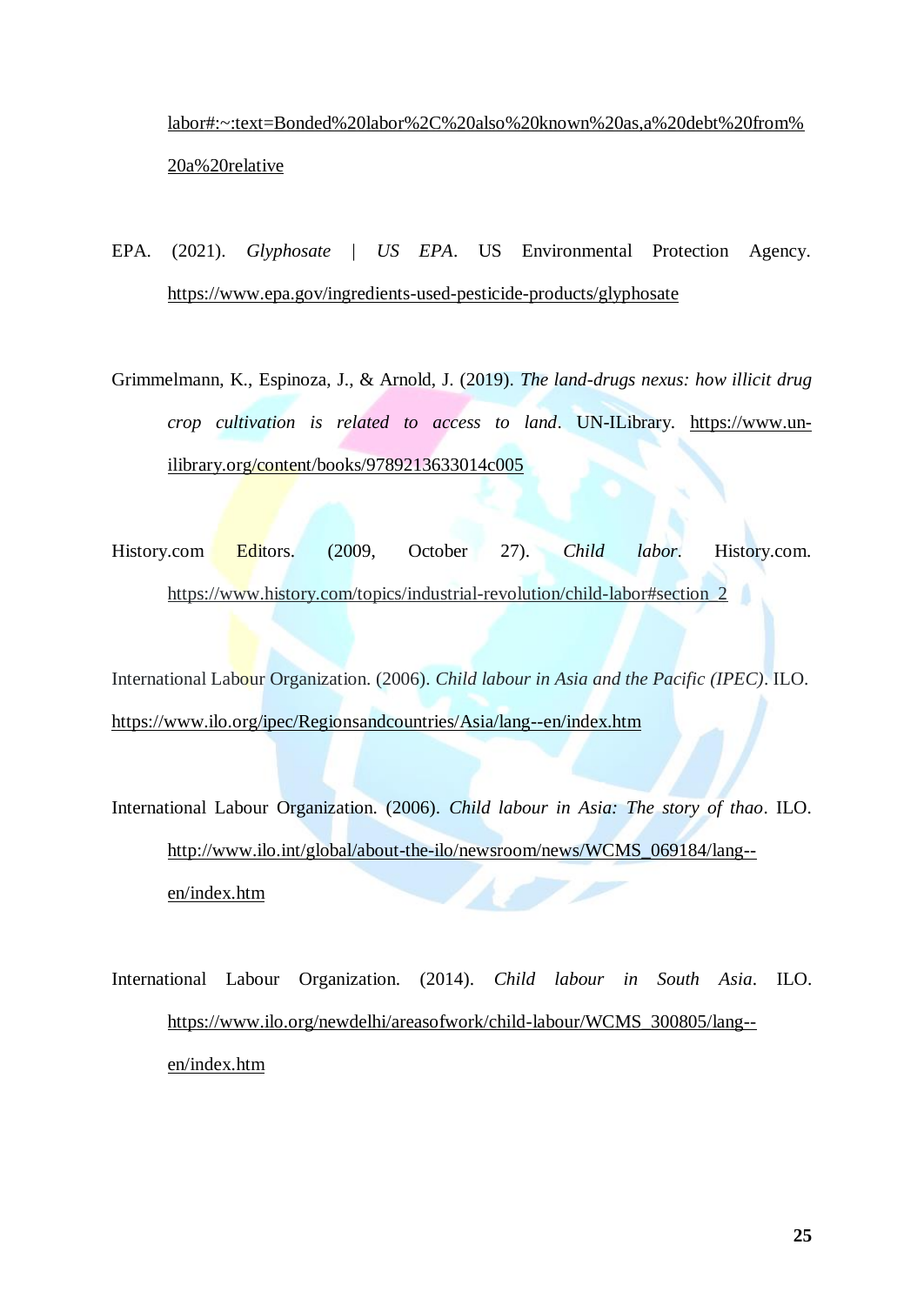International Labour Organization. (n.d.). *What is forced labour, modern slavery and human trafficking (Forced Labour, Modern Slavery and human trafficking)*. ILO. <https://www.ilo.org/global/topics/forced-labour/definition/lang--en/index.htm>

International Narcotics Control Board. (n.d.). *I. Illicit drugs and economic development*. INCB. [https://www.incb.org/documents/Publications/AnnualReports/Thematic\\_chapters/Eng](https://www.incb.org/documents/Publications/AnnualReports/Thematic_chapters/English/AR_2002_E_Chapter_I.pdf) [lish/AR\\_2002\\_E\\_Chapter\\_I.pdf](https://www.incb.org/documents/Publications/AnnualReports/Thematic_chapters/English/AR_2002_E_Chapter_I.pdf)

Isacson, A. (2019). *Restarting Aerial Fumigation of Colombia Drug Crops is a Mistake*. Washington Office on Latin America (WOLA). [https://www.wola.org/analysis/restarting-aerial-fumigation-of-drug-crops-in](https://www.wola.org/analysis/restarting-aerial-fumigation-of-drug-crops-in-colombia-is-a-mistake/)[colombia-is-a-mistake/](https://www.wola.org/analysis/restarting-aerial-fumigation-of-drug-crops-in-colombia-is-a-mistake/)

Isacson, A. (2020). *The Costs of Restarting Aerial Coca Spraying in Colombia*. Washington Office on Latin America (WOLA). [https://www.wola.org/analysis/costs-restarting](https://www.wola.org/analysis/costs-restarting-aerial-spraying-coca-colombia/)[aerial-spraying-coca-colombia/](https://www.wola.org/analysis/costs-restarting-aerial-spraying-coca-colombia/)

Naranjo, J. D. (2021). *¿El Gobierno no quiere sustituir los cultivos ilícitos?* Semana Rural. [https://semanarural.com/web/articulo/fracaso-el-programa-de-sustitucion-de-cultivos](https://semanarural.com/web/articulo/fracaso-el-programa-de-sustitucion-de-cultivos-ilicitos/1787)[ilicitos/1787](https://semanarural.com/web/articulo/fracaso-el-programa-de-sustitucion-de-cultivos-ilicitos/1787)

Noureldin, M. (2020). *Introduction Definition of Key Terms*. THIMUN Qatar. [https://qatar.thimun.org/wp-content/uploads/2019/11/GA6-3-illicit-crops-Mariam-](https://qatar.thimun.org/wp-content/uploads/2019/11/GA6-3-illicit-crops-Mariam-Noureldin.pdf)[Noureldin.pdf](https://qatar.thimun.org/wp-content/uploads/2019/11/GA6-3-illicit-crops-Mariam-Noureldin.pdf)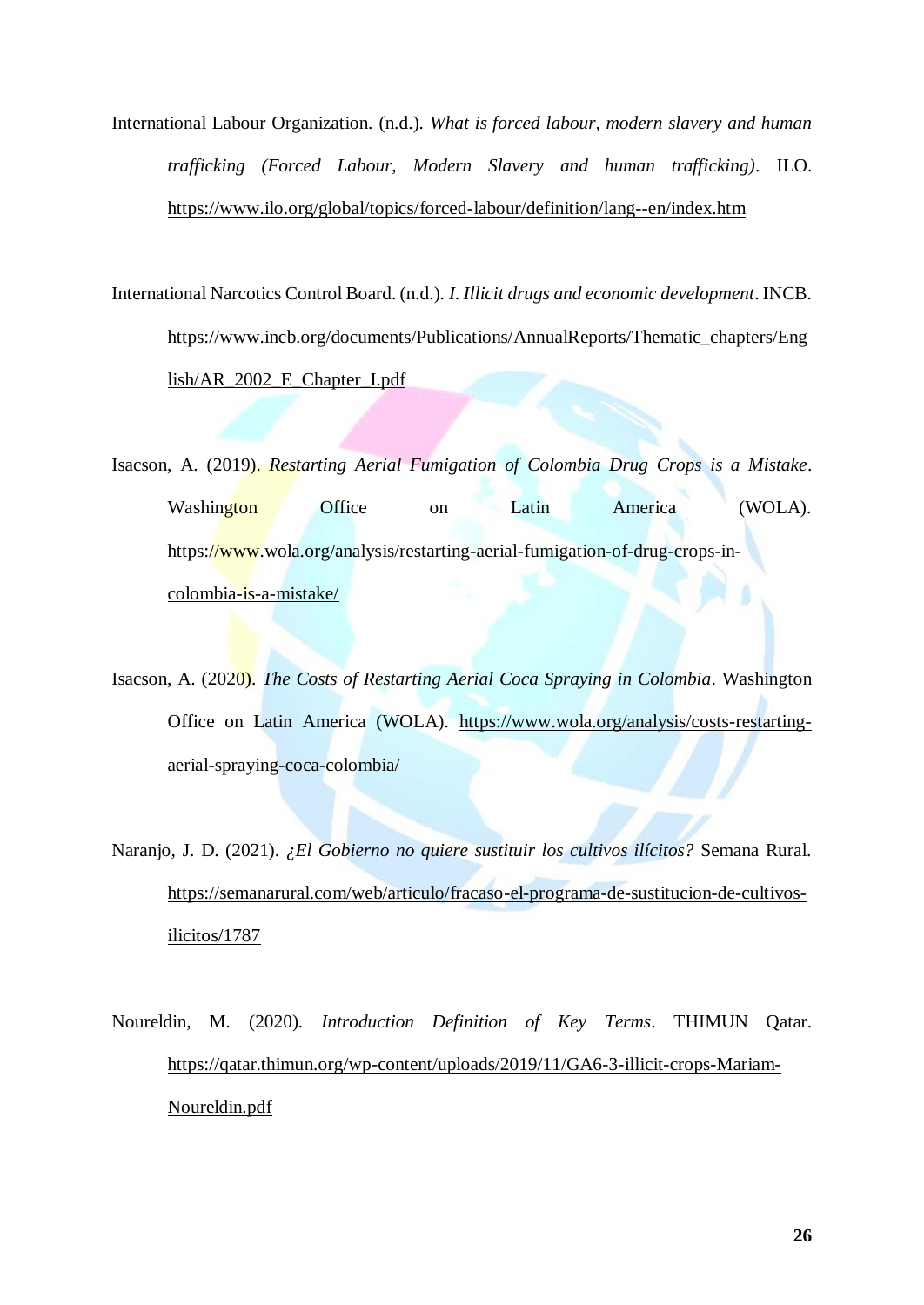Pérez-Peña, R. (2020, September 27). Futures in peril: The rise of child labor in the pandemic. The New York Times. [https://www.nytimes.com/2020/09/27/world/asia/coronavirus](https://www.nytimes.com/2020/09/27/world/asia/coronavirus-education-child-labor.html)[education-child-labor.html](https://www.nytimes.com/2020/09/27/world/asia/coronavirus-education-child-labor.html)

PLOWRIGHT, A. (2021). *Afganistán: ¿un narco-Estado inevitable? - Asia - Internacional*. EL TIEMPO. [https://www.eltiempo.com/mundo/asia/afganistan-un-narco-estado](https://www.eltiempo.com/mundo/asia/afganistan-un-narco-estado-inevitable-615742)[inevitable-615742](https://www.eltiempo.com/mundo/asia/afganistan-un-narco-estado-inevitable-615742)

Terre des Hommes. (n.d.). *Child exploitation*. Terre des Hommes. [https://www.terredeshommes.org/causes/child](https://www.terredeshommes.org/causes/child-exploitation/#:~:text=Child%20exploitation%20includes%20child%20domestic,in%20harmful%20or%20hazardous%20work)[exploitation/#:~:text=Child%20exploitation%20includes%20child%20domestic,in%2](https://www.terredeshommes.org/causes/child-exploitation/#:~:text=Child%20exploitation%20includes%20child%20domestic,in%20harmful%20or%20hazardous%20work) [0harmful%20or%20hazardous%20work](https://www.terredeshommes.org/causes/child-exploitation/#:~:text=Child%20exploitation%20includes%20child%20domestic,in%20harmful%20or%20hazardous%20work)

The Recovery Research Institute. (n.d.). *Drug Policy In The United States - Recovery Research Institute*. The Recovery Research Institute. <https://www.recoveryanswers.org/resource/an-introduction-to-drug-policy-positions/>

The Transnational Institute. (2005). *The Aerial Eradication of Illicit Crops*. Transnational Institute.<https://www.tni.org/es/node/6115>

The World Bank Group. (2000). Addressing child labor in South Asia. [http://web.worldbank.org/archive/website00811/WEB/OTHER/6114C393.HTM?Ope](http://web.worldbank.org/archive/website00811/WEB/OTHER/6114C393.HTM?OpenDocument#:~:text=The%20long%2Dterm%20solution%20to,in%20the%20South%20Asian%20countries) [nDocument#:~:text=The%20long%2Dterm%20solution%20to,in%20the%20South%](http://web.worldbank.org/archive/website00811/WEB/OTHER/6114C393.HTM?OpenDocument#:~:text=The%20long%2Dterm%20solution%20to,in%20the%20South%20Asian%20countries) [20Asian%20countries](http://web.worldbank.org/archive/website00811/WEB/OTHER/6114C393.HTM?OpenDocument#:~:text=The%20long%2Dterm%20solution%20to,in%20the%20South%20Asian%20countries)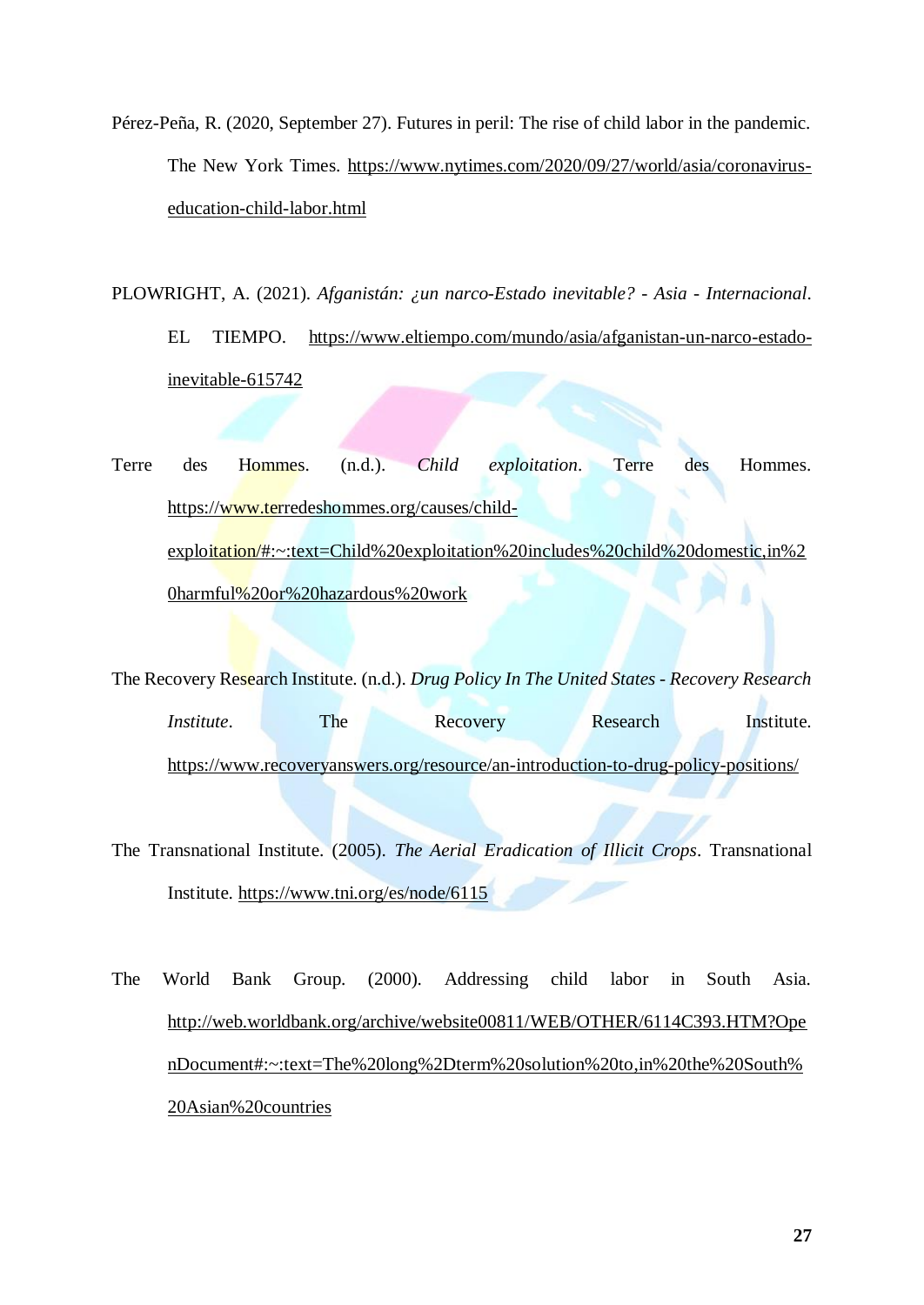United Nations. (n.d.). *Illicit crop cultivation*. United Nations Office on Drugs and Crime. <https://www.unodc.org/unodc/en/alternative-development/illicit-crop-cultivation.html>

United Nations. (2020). *Mexico and UNODC release third Opium Poppy Crop Monitoring Report with new key findings*. United Nations Office on Drugs and Crime. [https://www.unodc.org/unodc/en/press/releases/2020/March/mexico-and-unodc](https://www.unodc.org/unodc/en/press/releases/2020/March/mexico-and-unodc-releae-third-opium-poppy-crop-monitoring-report-with-new-key-findings.html)[releae-third-opium-poppy-crop-monitoring-report-with-new-key-findings.html](https://www.unodc.org/unodc/en/press/releases/2020/March/mexico-and-unodc-releae-third-opium-poppy-crop-monitoring-report-with-new-key-findings.html)

United Nations. (2021). *UNODC Bolivia Final Report on Destruction of Drugs Seized in 2021*.

United Nations Office on Drugs and Crime. <https://www.unodc.org/brulo/en/news/unodc-bolivia-final-report-drugs-2021.html>

United Nations. (n.d.). World Day Against Child Labour - Background. United Nations. <https://www.un.org/en/observances/world-day-against-child-labour/background>

U.S Department of State. (2009). *INL Programs*. state.gov. [https://2001-](https://2001-2009.state.gov/p/inl/narc/index.htm) [2009.state.gov/p/inl/narc/index.htm](https://2001-2009.state.gov/p/inl/narc/index.htm)

U.S Embassy in Colombia. (n.d.). *Eradication & Environmental*. US Embassy in Colombia. <https://co.usembassy.gov/embassy/bogota/sections-offices/eradication-environmental/>

US Embassy in Colombia. (n.d.). *Eradication & Environmental*. US Embassy in Colombia. <https://co.usembassy.gov/embassy/bogota/sections-offices/eradication-environmental/>